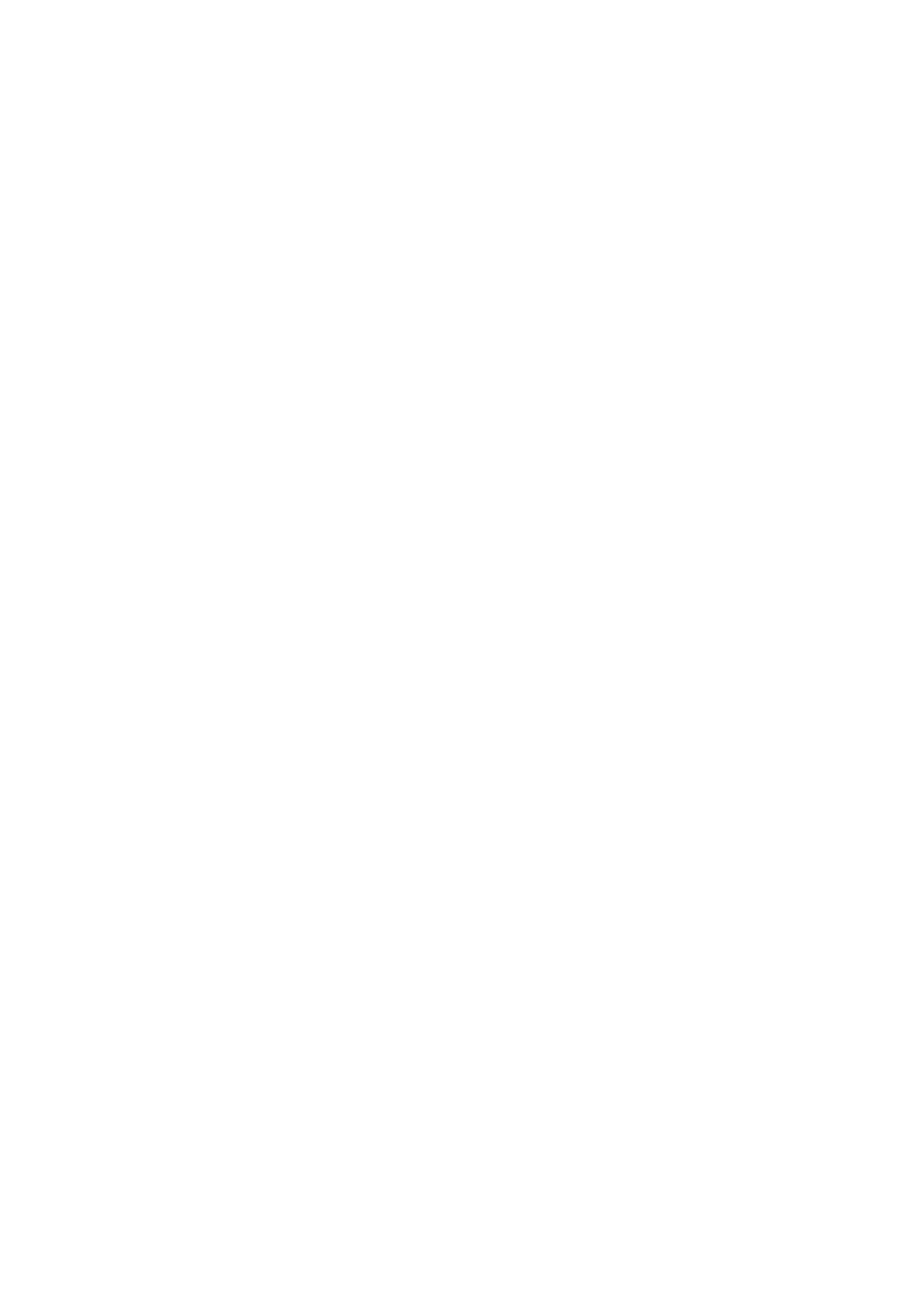# **HIGHLIGHTS**

- Turnover for the six months ended 30 June 2007 was approximately HK\$1,587 million, representing an increase of approximately 30% as compared with that of the corresponding period in the previous year.
- The Group distributed a total of 1.4 million handsets during the period as compared to 1.3 million units in the previous corresponding period.
- Gross margin decreased from 4.2% to -0.2%.
- Unaudited net loss after taxation for the six months ended 30 June 2007 was approximately HK\$84.8 million.
- The de cit per share was HK 27.1 cents for the six months ended 30 June 2007.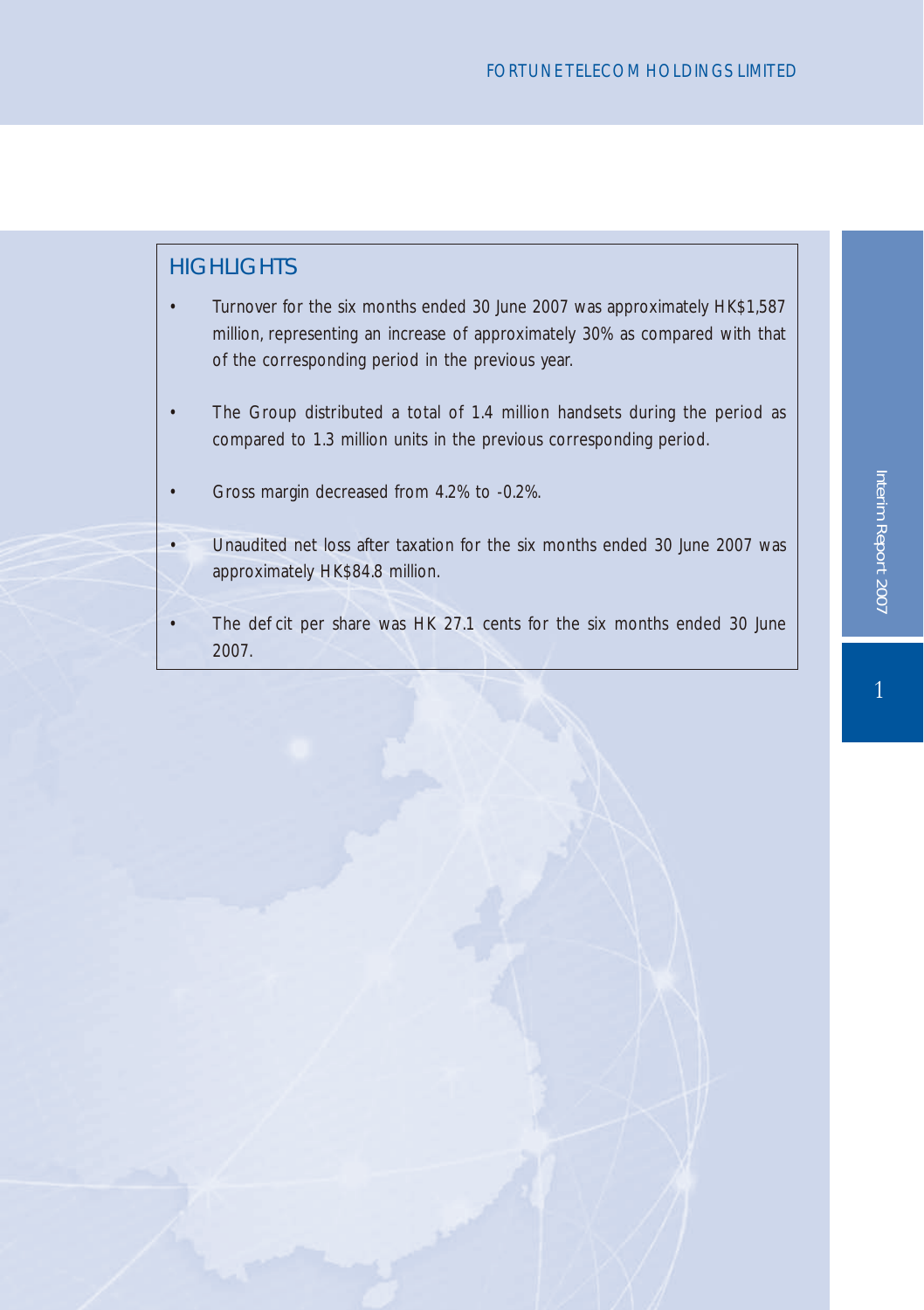The board of directors (the "Board") of Fortune Telecom Holdings Limited (the "Company") hereby presents the unaudited consolidated interim nancial results and the unaudited condensed consolidated nancial statements of the Company and its subsidiaries (collectively, the "Group") for the six months ended 30 June 2007 together with the comparative gures set out below. These condensed consolidated interim enancial statements have not been audited, but have been prepared in accordance with the Hong Kong Accounting Standard 34 "Interim Financial Reporting" issued by the Hong Kong Institute of Certi ed Public Accountants ("HKICPA") and reviewed by the audit committee (the "Audit Committee") of the Company.

|                                                                                                                                                                                    | <b>Notes</b>        | 1.1.2007 to<br>30.6.2007<br>(Unaudited)<br><b>HK\$'000</b>              | 1.1.2006 to<br>30.6.2006<br>(Unaudited)<br><b>HK\$'000</b> |
|------------------------------------------------------------------------------------------------------------------------------------------------------------------------------------|---------------------|-------------------------------------------------------------------------|------------------------------------------------------------|
| Revenue<br>Cost of sales                                                                                                                                                           | 3                   | 1,587,023<br>(1, 590, 089)                                              | 1,217,168<br>(1, 165, 639)                                 |
| Gross (loss)/pro t<br>Other income<br>Distribution costs<br>Administrative expenses<br>Gain on disposal of trading investments<br>Finance costs<br>Share of result of an associate |                     | (3,066)<br>4.509<br>(41, 820)<br>(31,704)<br>1,375<br>(13,953)<br>(473) | 51,529<br>5,561<br>(15,589)<br>(7, 794)<br>(11,010)        |
| (Loss)/pro t before taxation<br>Income tax credit/(expense)                                                                                                                        | $\overline{4}$<br>5 | (85, 132)<br>340                                                        | 22,697<br>(4,963)                                          |
| (Loss)/pro t for the period                                                                                                                                                        |                     | (84, 792)                                                               | 17,734                                                     |
| Attributable to:<br>Equity holders of the parent<br>Minority interests                                                                                                             |                     | (84, 792)                                                               | 17,734                                                     |
|                                                                                                                                                                                    |                     | (84, 792)                                                               | 17,734                                                     |
| Dividend                                                                                                                                                                           | 6                   | 3,151                                                                   | 3,021                                                      |
| (De cits)/earnings per share - Basic                                                                                                                                               | 7                   | $(27.1 \text{ cents})$                                                  | 5.9 cents                                                  |

# CONDENSED CONSOLIDATED INCOME STATEMENT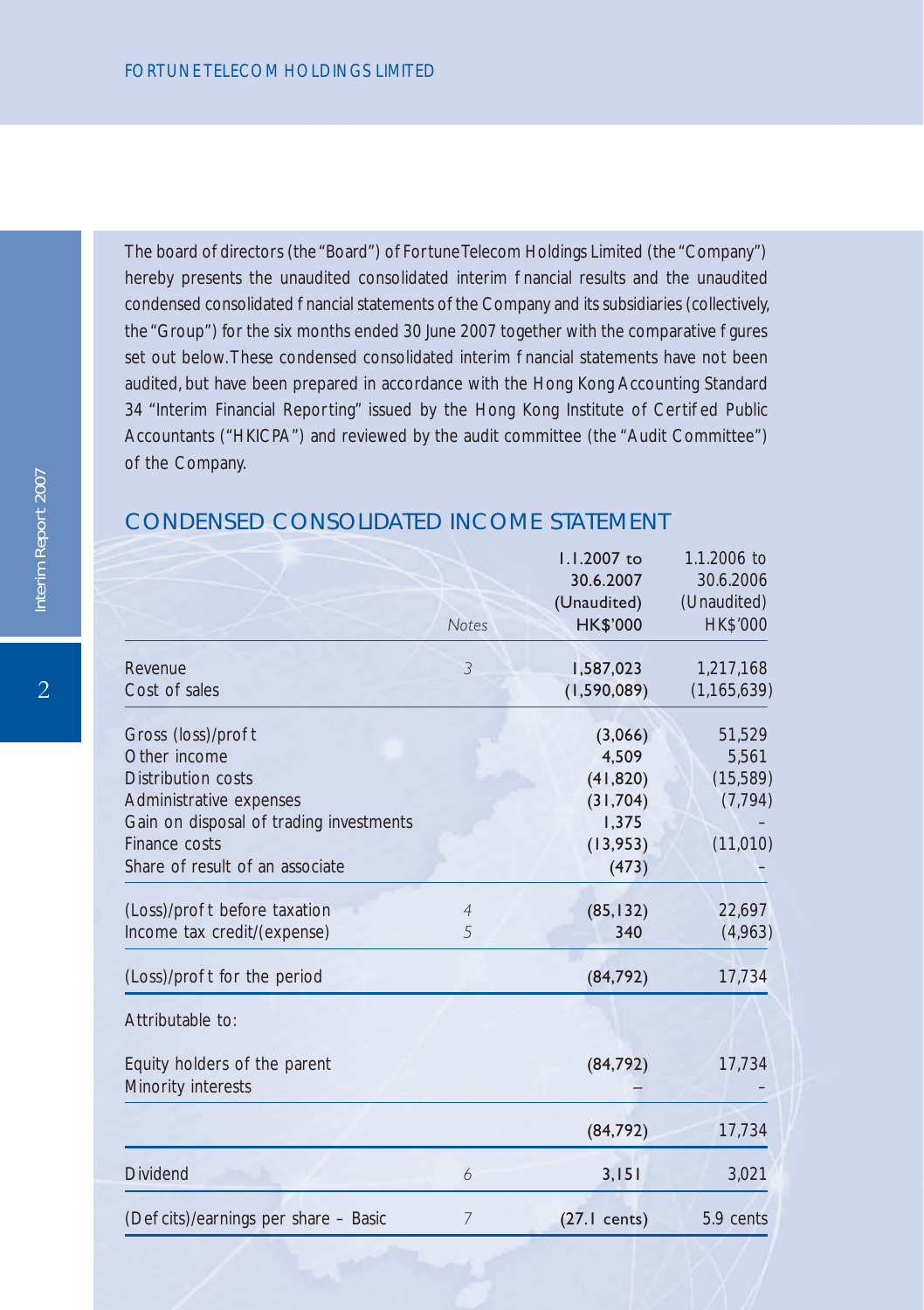|                                                                                                                                                                                                           | <b>Notes</b>        | As at<br>30 Jun 2007<br>(Unaudited)<br><b>HK\$'000</b>   | As at<br>31 Dec 2006<br>(Audited)<br>HK\$'000                      |
|-----------------------------------------------------------------------------------------------------------------------------------------------------------------------------------------------------------|---------------------|----------------------------------------------------------|--------------------------------------------------------------------|
| Non-current assets<br>Plant and equipment<br>Investment property<br>Goodwill<br>Interest in an associate<br>Available-for-sale investment<br>Club membership<br>Deferred tax assets                       | 8                   | 1,196<br>9,560<br>4,910<br>13,960<br>918<br>600<br>3,198 | 886<br>9,560<br>4,910<br>918<br>600<br>2,697                       |
|                                                                                                                                                                                                           |                     | 34,342                                                   | 19,571                                                             |
| <b>Current assets</b><br>Inventories<br>Trade and other receivables<br><b>Bills receivable</b><br>Taxation recoverable<br>Held for trading investments<br>Pledged bank deposits<br>Bank balances and cash | 9                   | 231,685<br>356,380<br>3,796<br>312<br>164,304<br>159,282 | 600,871<br>333,346<br>15,845<br>312<br>12,064<br>150,567<br>50,448 |
|                                                                                                                                                                                                           |                     | 915,759                                                  | 1,163,453                                                          |
| <b>Current liabilities</b><br>Trade and other payables<br>Dividend payables<br>Taxation payables<br>Bank borrowings<br>Bank overdrafts - secured                                                          | 10<br>$\frac{1}{2}$ | 49,265<br>3,151<br>827<br>500,401                        | 108,453<br>1,737<br>675,608<br>1,058                               |
|                                                                                                                                                                                                           |                     | 553,644                                                  | 786,856                                                            |
| Net current assets                                                                                                                                                                                        |                     | 362, 115                                                 | 376,597                                                            |
|                                                                                                                                                                                                           |                     | 396,457                                                  | 396,168                                                            |
| Capital and reserves<br>Share capital<br>Reserves                                                                                                                                                         | 12                  | 35,510<br>360,189                                        | 30,210<br>365,200                                                  |
| Equity attributable to equity holders<br>of the parent                                                                                                                                                    |                     | 395,699                                                  | 395,410                                                            |
| Share option reserve of a subsidiary                                                                                                                                                                      |                     | 758                                                      | 758                                                                |
|                                                                                                                                                                                                           |                     | 396,457                                                  | 396,168                                                            |

# CONDENSED CONSOLIDATED BALANCE SHEET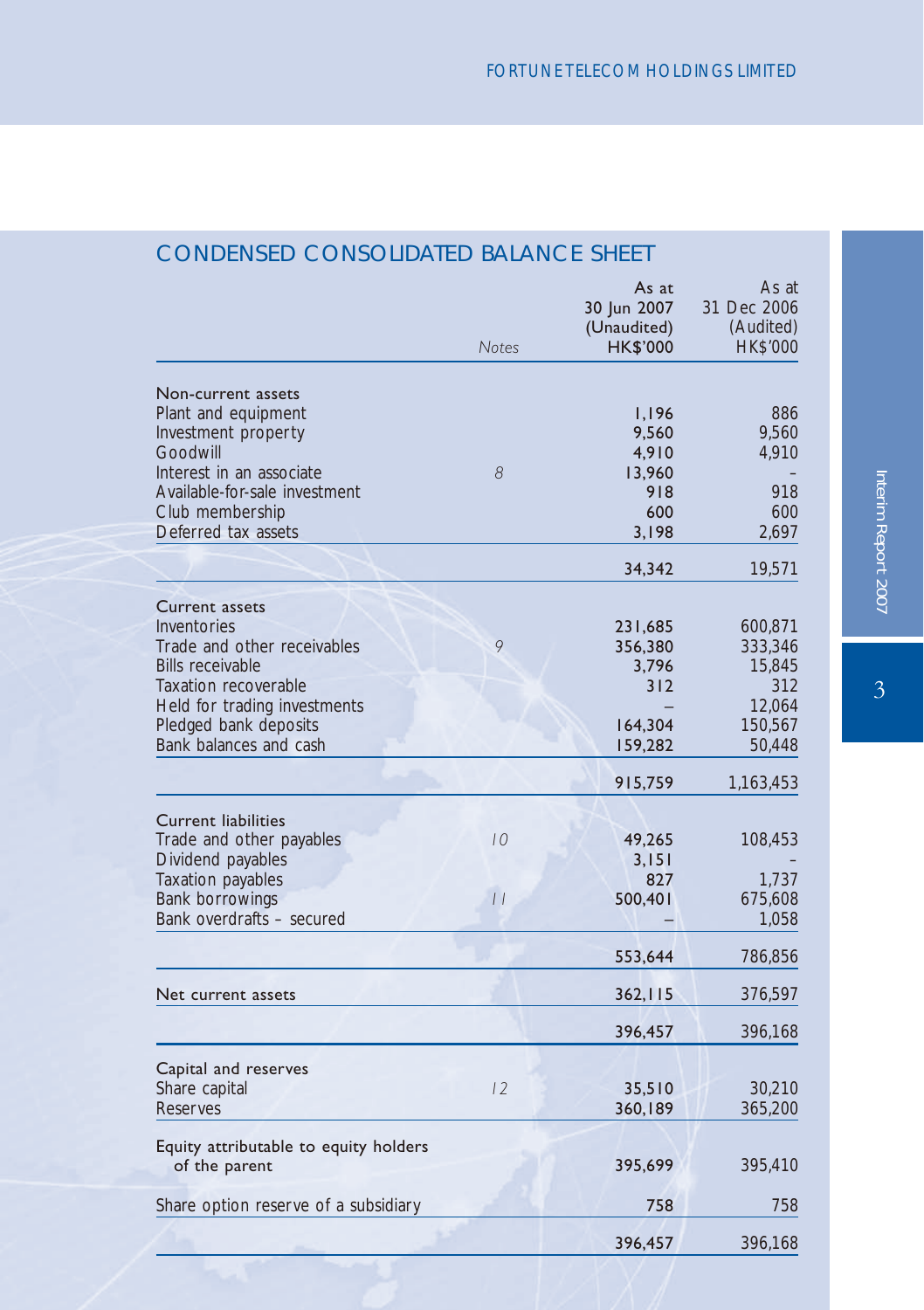# CONDENSED CONSOLIDATED STATEMENT OF CHANGES IN EQUITY (UNAUDITED)

*For the six months ended 30 June 2007*

|                                                                                                                   |                              |                                     |                                               |                                       | Attributable to equity holders of the parent |                                                          |                              |                                |                                                               |                                |
|-------------------------------------------------------------------------------------------------------------------|------------------------------|-------------------------------------|-----------------------------------------------|---------------------------------------|----------------------------------------------|----------------------------------------------------------|------------------------------|--------------------------------|---------------------------------------------------------------|--------------------------------|
|                                                                                                                   | Share<br>capital<br>HK\$'000 | Share<br>premium<br><b>HK\$'000</b> | Share<br>option<br>reserve<br><b>HK\$'000</b> | Special<br>reserve<br><b>HK\$'000</b> | Translation<br>reserve<br><b>HK\$'000</b>    | <b>Statutory Accumulated</b><br>funds<br><b>HK\$'000</b> | profits<br><b>HK\$'000</b>   | Total<br><b>HK\$'000</b>       | Share option<br>reserve of a<br>subsidiary<br><b>HK\$'000</b> | Total<br><b>HK\$'000</b>       |
| At 1 Jan 2006<br>Pro t for the period<br>Dividend payable                                                         | 30,210                       | 103,275                             |                                               | 2.481                                 | 4,553                                        | 26,130                                                   | 186,507<br>17,734<br>(3,021) | 353,156<br>17,734<br>(3,021)   | 758                                                           | 353,914<br>17,734<br>(3,021)   |
| At 30 Jun 2006<br>Exchange differences<br>arising on translation<br>of foreign operations<br>Pro t for the period | 30,210                       | 103,275                             |                                               | 2,481                                 | 4.553<br>13,936                              | 26,130                                                   | 201,220<br>13,605            | 367,869<br>13,936<br>13,605    | 758                                                           | 368,627<br>13,936<br>13,605    |
| At 31 Dec 2006                                                                                                    | 30,210                       | 103,275                             |                                               | 2,481                                 | 18,489                                       | 26,130                                                   | 214,825                      | 395,410                        | 758                                                           | 396,168                        |
| At 1 Jan 2007<br>Allotment of new shares<br>Share issued upon                                                     | 30,210<br>4,000              | 103,275<br>47,581                   |                                               | 2,481                                 | 18,489                                       | 26,130                                                   | 214,825                      | 395,410<br>51,581              | 758                                                           | 396,168<br>51,581              |
| exercise of share<br>options<br>Recognition of                                                                    | 400                          | 4.760                               |                                               |                                       |                                              |                                                          |                              | 5,160                          |                                                               | 5,160                          |
| equity-settled share<br>based payment<br>Transfer of share option<br>reserve on exercise                          |                              |                                     | 17,262                                        |                                       |                                              |                                                          |                              | 17,262                         |                                                               | 17,262                         |
| of share options<br>Acquisition of 50%                                                                            |                              | 2,443                               | (2,443)                                       |                                       |                                              |                                                          |                              |                                |                                                               |                                |
| interest in an associate<br>Loss for the period<br>Dividend payable                                               | 900                          | 13.329                              |                                               |                                       |                                              |                                                          | (84, 792)<br>(3,151)         | 14,229<br>(84, 792)<br>(3,151) |                                                               | 14,229<br>(84, 792)<br>(3,151) |
| At 30 Jun 2007                                                                                                    | 35,510                       | 171,388                             | 14,819                                        | 2,481                                 | 18,489                                       | 26,130                                                   | 126,882                      | 395,699                        | 758                                                           | 396,457                        |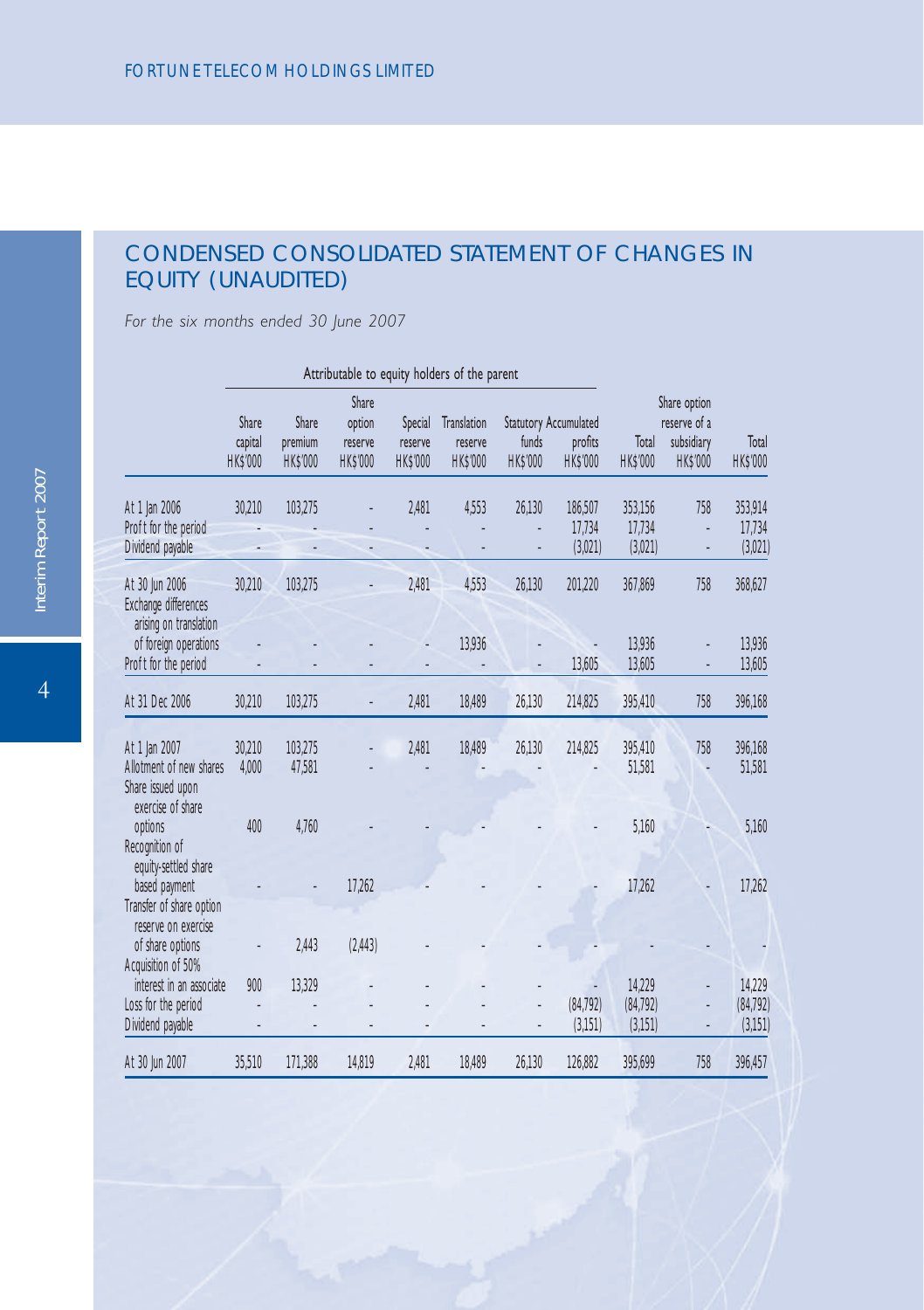# CONDENSED CONSOLIDATED CASH FLOW STATEMENT (UNAUDITED)

|                                                      | 1.1.2007 to     | 1.1.2006 to     |
|------------------------------------------------------|-----------------|-----------------|
|                                                      | 30.6.2007       | 30.6.2006       |
|                                                      | (Unaudited)     | (Unaudited)     |
|                                                      | <b>HK\$'000</b> | <b>HK\$'000</b> |
| Net cash from (used in) operating activities         | 252,669         | (342,032)       |
|                                                      |                 |                 |
| Net cash from investing activities                   | 46,383          | 2,291           |
| Net cash (used in) from nancing activities           | (189, 160)      | 226,357         |
|                                                      |                 |                 |
| Net increase (decrease) in cash and cash equivalents | 109,892         | (113, 384)      |
| Cash and cash equivalents at beginning               |                 |                 |
| of the period                                        | 49,390          | 205,906         |
|                                                      |                 |                 |
| Cash and cash equivalents at end of the period       | 159,282         | 92,522          |
|                                                      |                 |                 |
| Represented by:                                      |                 |                 |
| Bank balances and cash                               | 159,282         | 92,522          |
| Bank overdraft                                       |                 |                 |
|                                                      |                 |                 |
|                                                      | 159,282         | 92,522          |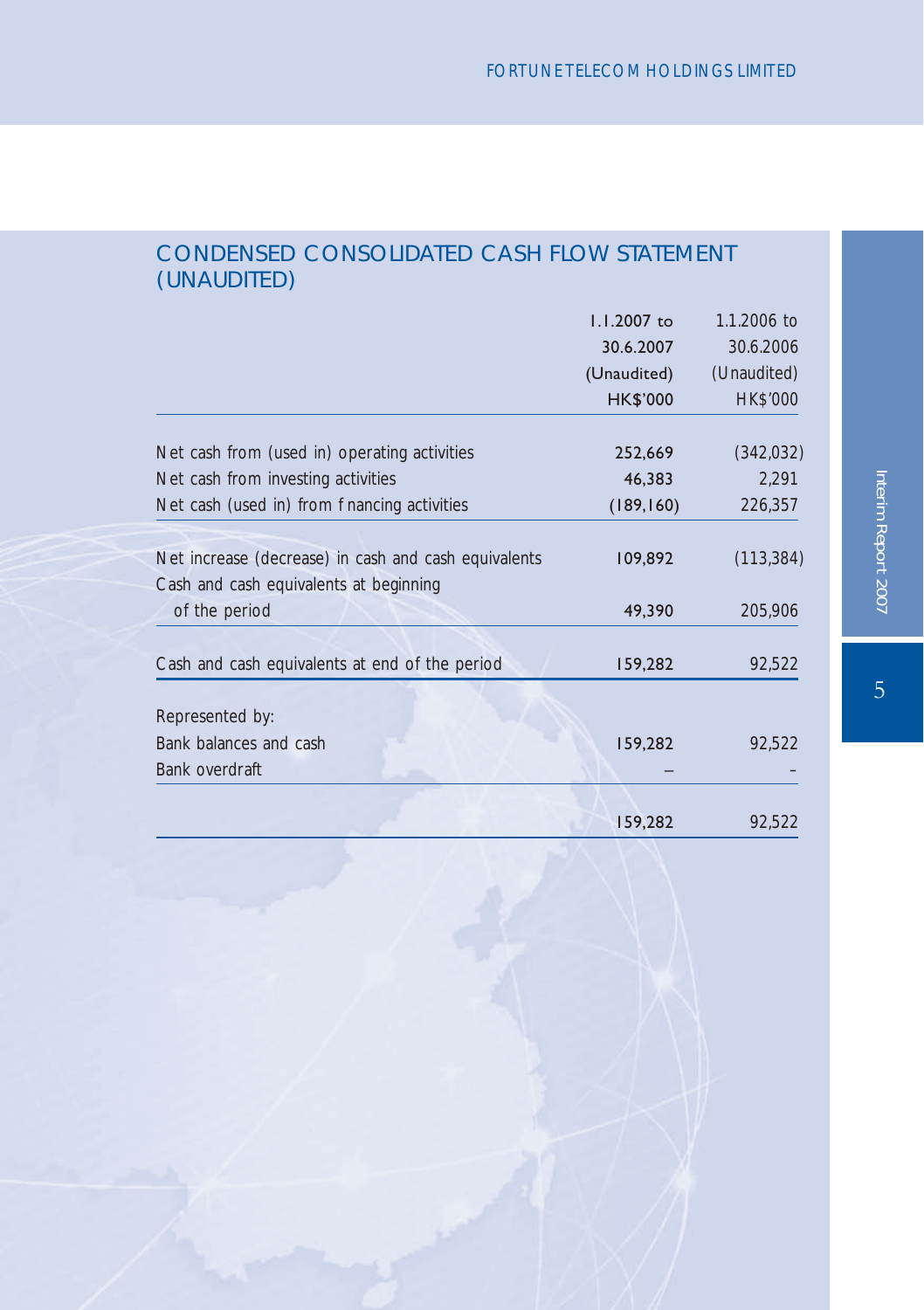#### *Notes:*

#### 1. Basis of preparation

The unaudited condensed consolidated nancial statements have been prepared in accordance with the applicable disclosure requirements of Appendix 16 to the Rules Governing the Listing of Securities on The Stock Exchange of Hong Kong Limited (the "Listing Rules") and with Hong Kong Accounting Standard 34 "Interim Financial Reporting" issued by the Hong Kong Institute of Certi ed Public Accountants ("HKICPA").

#### 2. Principal accounting policies

The condensed consolidated nancial statements have been prepared on the historical cost basis except for investment property, which is measured at a revalued amount.

The accounting policies used in the condensed consolidated nancial statements are consistent with those followed in the preparation of the Group's annual nancial statements for the year ended 31 December 2006.

In the current period, the Group has applied, for the rst time, a number of new standards, amendments and interpretations (hereinafter collectively refereed to as "new HKFRSs") issued by the HKICPA that are effective in the current period. The adoption of these new HKFRSs did not have any material impact on how the nancial statements of the Group are prepared and presented for the current or prior accounting period.

#### Potential impact of new standards not yet effective

The Group has not early applied the following new standards, amendments and interpretations that have been issued but are not yet effective. The Group is still not in the position to reasonably estimate the impact that may arise from the application of these new standards, amendments or interpretations.

| HKAS 23 (Revised) | Borrowing Costs <sup>1</sup>                                 |
|-------------------|--------------------------------------------------------------|
| <b>HKFRS 8</b>    | Operating Segments <sup>1</sup>                              |
| HK(IFRIC)-Int 11  | HKFRS 2 - Group and Treasury Share Transactions <sup>2</sup> |
| HK(IFRIC)-Int 12  | Service Concession Arrangements <sup>3</sup>                 |

- <sup>1</sup> Effective for annual periods beginning on or after 1 January 2009.
- <sup>2</sup> Effective for annual periods beginning on or after 1 March 2007.
- Effective for annual periods beginning on or after 1 January 2008.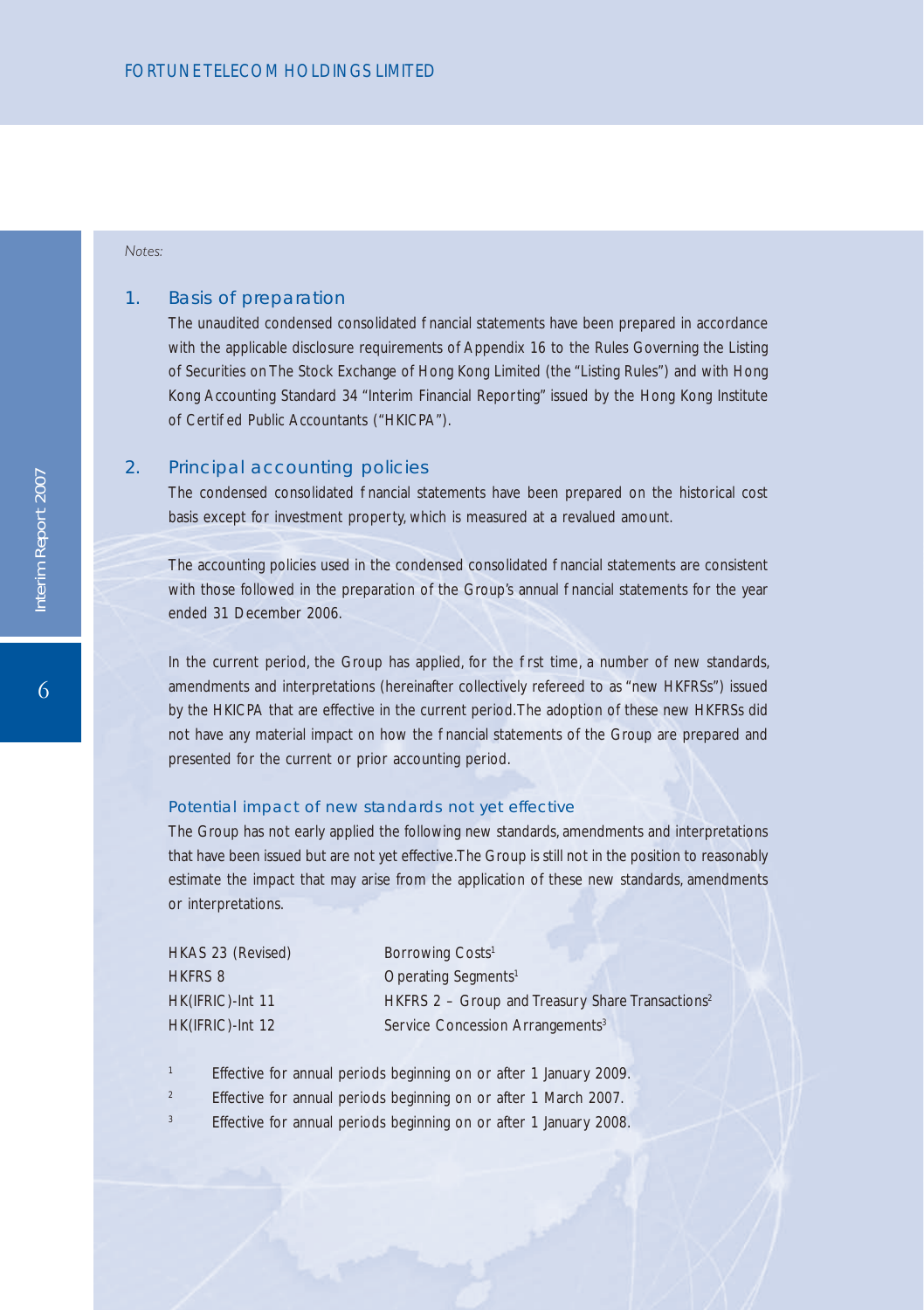### 3. Segment information

For the six months ended 30 June 2007 and 30 June 2006, substantially all revenue and contribution to pro t/loss from operations of the Group were derived from the distribution and trading of mobile phones. In addition, no geographical market analysis is provided as substantially all revenue and contribution to pro t/loss from operations of the Group were derived from the PRC (including Hong Kong) and substantially all the assets are located in the PRC (including Hong Kong).

### 4. Loss/profit before taxation

|                                                | 1.1.2007 to                                 | 1.1.2006 to                                 |
|------------------------------------------------|---------------------------------------------|---------------------------------------------|
|                                                | 30.6.2007                                   | 30.6.2006                                   |
|                                                | <b>HK\$'000</b>                             | <b>HK\$'000</b>                             |
| Loss/pro t before taxation has been arrived at |                                             |                                             |
| after charging:                                |                                             |                                             |
| Auditor's remuneration                         | 590                                         | 500                                         |
| Depreciation on owned assets                   | 247                                         | 193                                         |
| Staff costs (including equity-settled share    |                                             |                                             |
| based payment expense:                         |                                             |                                             |
| HK\$17,262,000 (2006: Nil))                    | 45,082                                      | 15,787                                      |
|                                                |                                             |                                             |
| Income tax (credit)/expense                    | 1.1.2007 to<br>30.6.2007<br><b>HK\$'000</b> | 1.1.2006 to<br>30.6.2006<br><b>HK\$'000</b> |
| The charge comprises:                          |                                             |                                             |
| - Hong Kong Pro ts Tax                         |                                             |                                             |
| - PRC Enterprise Income Tax                    | 6                                           | 4,945                                       |
|                                                |                                             |                                             |
|                                                | 6                                           | 4,945                                       |
| Deferred tax                                   | (501)                                       | 18                                          |

Hong Kong Pro ts Tax has not been provided for the period as the companies within the Group had no estimated assessable pro ts in Hong Kong (2006: 17.5% of the estimated assessable pro ts).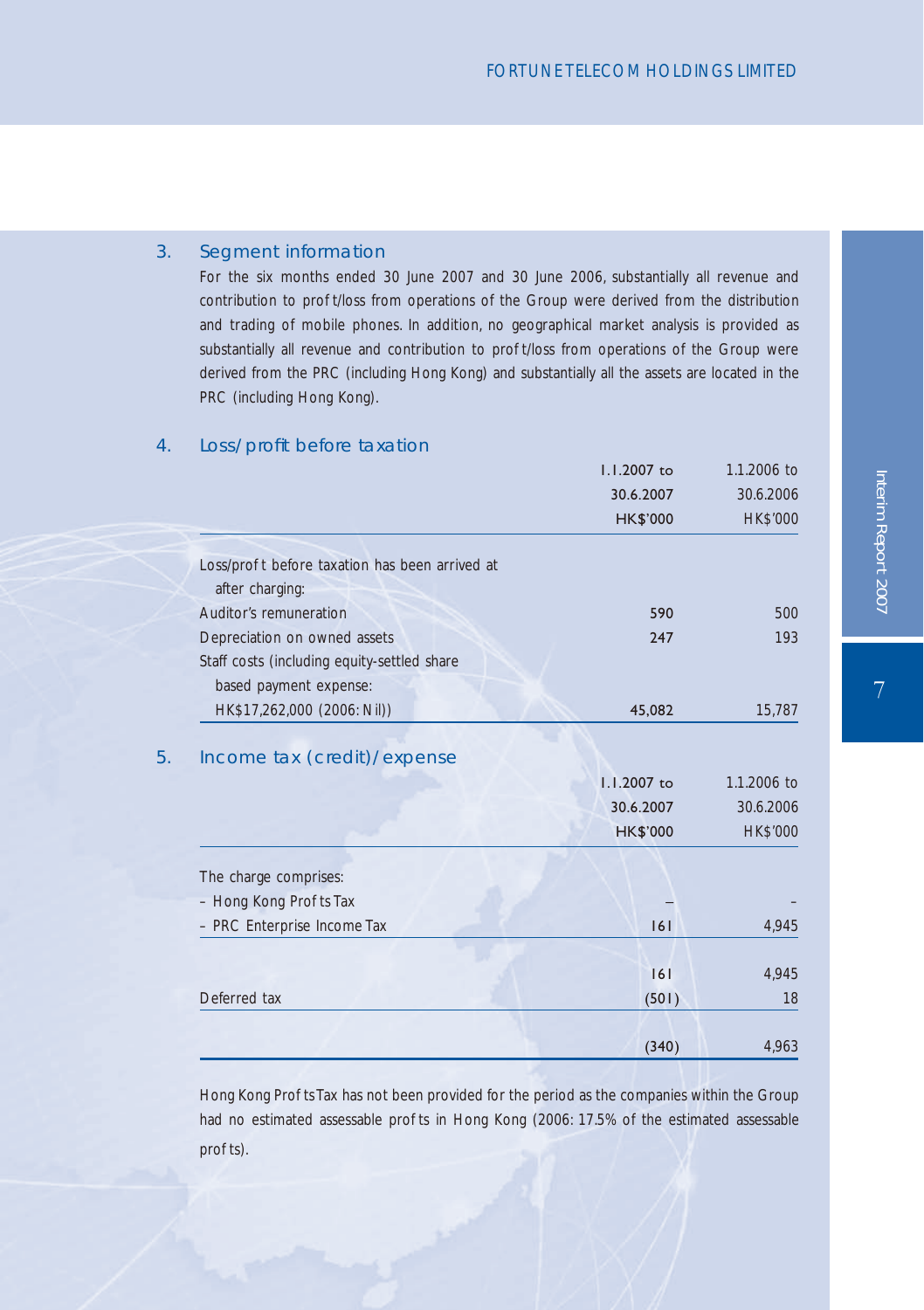PRC Enterprise Income Tax represents taxation charges on the assessable pro ts of the Company's subsidiaries, Fortune (Shanghai) International Trading Co., Ltd. ("Fortune Shanghai") and 上海遠嘉國 際貿易有限公司("上海遠嘉"), established in Shanghai Waigaoqiao Free Trade Zone, the PRC. Fortune Shanghai and 上海遠嘉 are entitled to a preferential PRC Enterprise Income Tax rate of 15% which is granted to companies established in Shanghai Waigaoqiao Free Trade Zone.

#### 6. Dividend

|                                                | 1.1.2007 to     | 1.1.2006 to     |
|------------------------------------------------|-----------------|-----------------|
|                                                | 30.6.2007       | 30.6.2006       |
|                                                | <b>HK\$'000</b> | <b>HK\$'000</b> |
| The nal dividend of HK 1 cent per share for    |                 |                 |
| the year ended 31 December 2006                |                 |                 |
| (2006: nal dividend of HK 1 cent per share for |                 |                 |
| the year ended 31 December 2005)               | 3.151           | 3.021           |

The nal dividend of HK 1 cent per share for the year ended 31 December 2006 (2006: HK 1 cent per share for the year ended 31 December 2005) has been approved by shareholders in annual general meeting and was subsequently paid on 26 July 2007.

### 7. Deficits/earnings per share

The calculation of the basic de cits/earnings per share is based on the Group's loss attributable to equity holders of the parent for the six months ended 30 June 2007 of HK\$84,792,000 (2006: pro t of HK\$17,734,000) and on the weighted average number of 312,433,333 shares (2006: 302,100,000 shares) in issue during the period.

### 8. Interest in an associate

| Share of net assets (Note) | 13,960          |                 |
|----------------------------|-----------------|-----------------|
|                            | <b>HK\$'000</b> | <b>HK\$'000</b> |
|                            | 30 Jun 2007     | 31 Dec 2006     |
|                            | As at           | As at           |

The Group's share of net assets of the associate represents the Group's cost of investment plus its share of post-acquisition results in the associate under the equity method of accounting, the Group's share of losses of the associate is restricted to the cost of investment.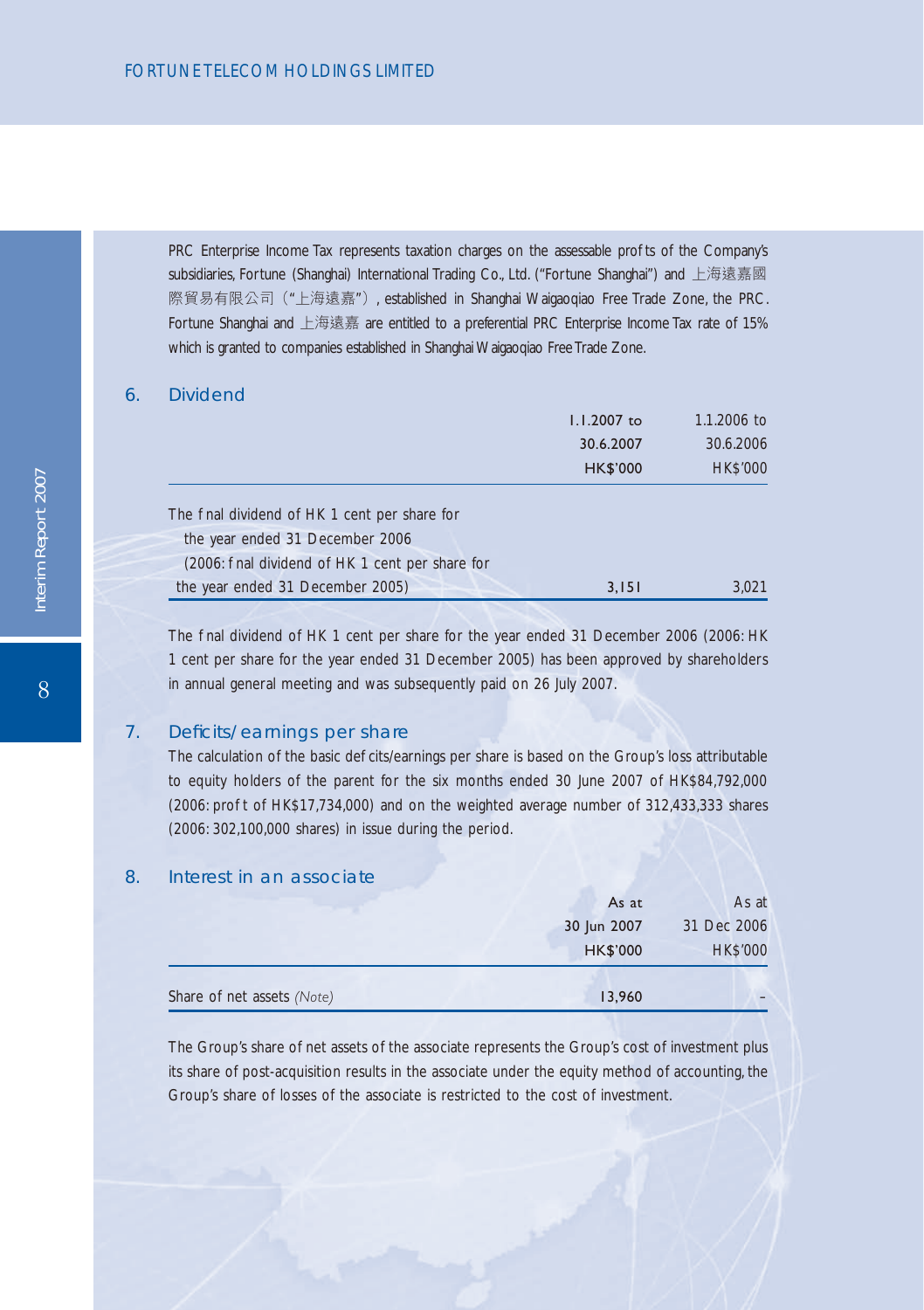### 9. Trade and other receivables

The Group allows credit period ranged from 30 to 90 days to some of its trade customers. The following is an aging analysis of the trade receivables (net of allowance):

|                             | As at<br>30 Jun 2007<br><b>HK\$'000</b> | As at<br>31 Dec 2006<br><b>HK\$'000</b> |
|-----------------------------|-----------------------------------------|-----------------------------------------|
| Trade receivables:          |                                         |                                         |
| $-0$ to 30 days             | 67,675                                  | 118,757                                 |
| $-31$ to 90 days            | 36,406                                  | 46,060                                  |
| - Over 90 days              | 22,591                                  | 6,174                                   |
|                             | 126,672                                 | 170,991                                 |
| Value-added-tax receivables | 23,438                                  | 66,920                                  |
| Rebates receivables         | 112,361                                 | 62,359                                  |
| Deposits and prepayments    | 93,909                                  | 33,076                                  |
|                             | 356,380                                 | 333,346                                 |

### 10. Trade and other payables

The following is an aging analysis of the trade payables:

| 53,215               |
|----------------------|
|                      |
| 55,238               |
| 2,004                |
| 12,369               |
| 40,865               |
|                      |
| <b>HK\$'000</b>      |
| As at<br>31 Dec 2006 |
|                      |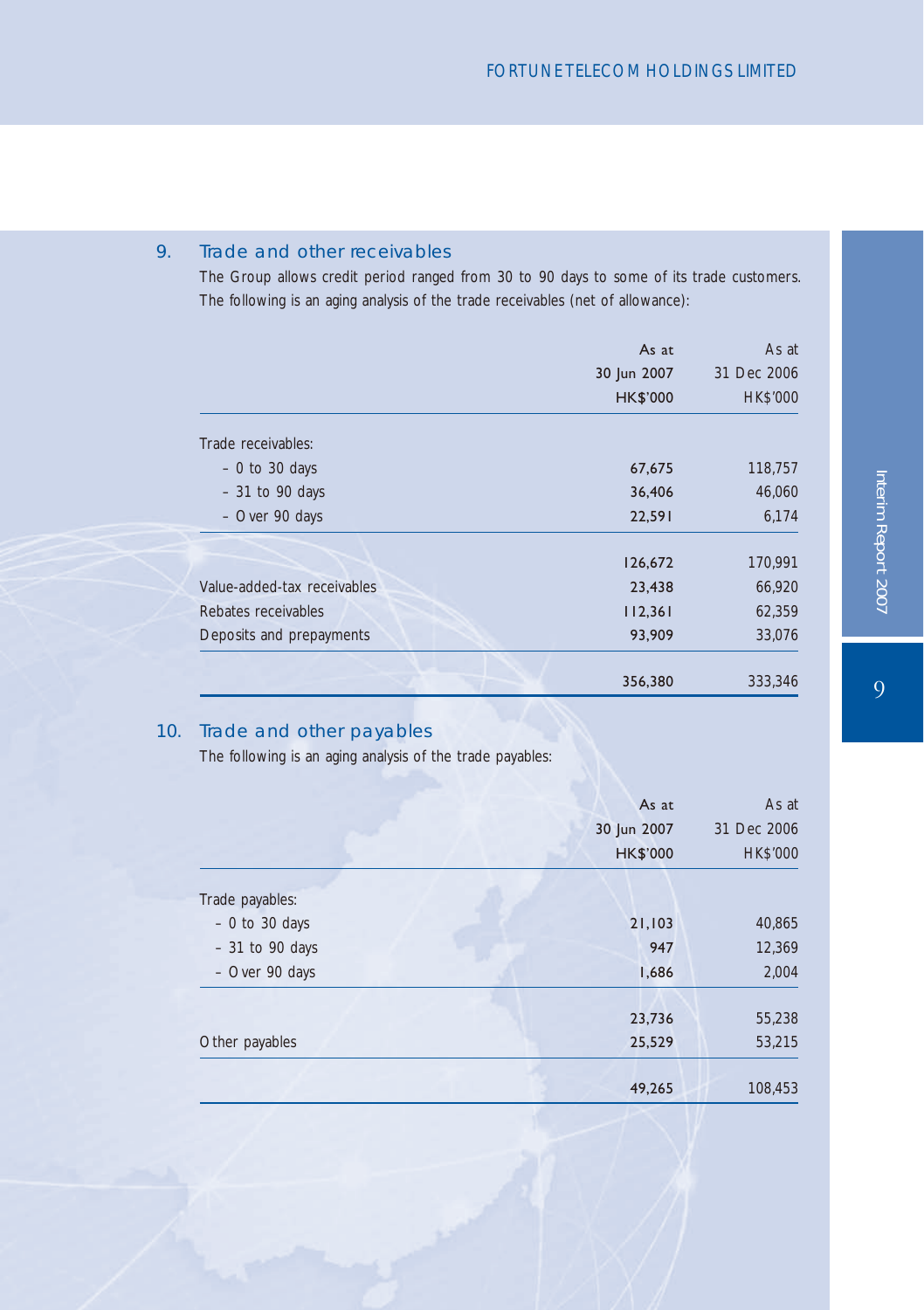# 11. Bank borrowings

|                           | As at<br>30 Jun 2007<br><b>HK\$'000</b> | As at<br>31 Dec 2006<br>HK\$'000 |
|---------------------------|-----------------------------------------|----------------------------------|
|                           |                                         |                                  |
| Bank borrowings comprise: |                                         |                                  |
| <b>Bank loans</b>         | 440,401                                 | 505,608                          |
| Trust receipt loans       | 60,000                                  | 170,000                          |
|                           |                                         |                                  |
|                           | 500,401                                 | 675,608                          |
| Analysed as               |                                         |                                  |
| - secured                 | 265,000                                 | 327,000                          |
| - unsecured               | 235,401                                 | 348,608                          |
|                           | 500,401                                 | 675,608                          |

All the above bank borrowings are repayable within one year.

# 12. Share capital

|                                                 | <b>Notes</b> | No. of<br>ordinary<br>shares | Share<br>capital<br><b>HK\$'000</b> |
|-------------------------------------------------|--------------|------------------------------|-------------------------------------|
| Ordinary shares of HK\$0.10 each<br>Authorised: |              |                              |                                     |
| At 31 December 2006 and 30 June 2007            |              | 1,000,000,000                | 100,000                             |
| Issued and fully paid                           |              |                              |                                     |
| At 31 January 2006 and 31 December 2006         |              | 302,100,000                  | 30,210                              |
| Allotment of new shares                         | $\sigma$     | 9.000.000                    | 900                                 |
| Share placement                                 | h            | 40,000,000                   | 4,000                               |
| Exercise of share options                       | C            | 4,000,000                    | 400                                 |
| At 30 June 2007                                 |              | 355,100,000                  | 35,510                              |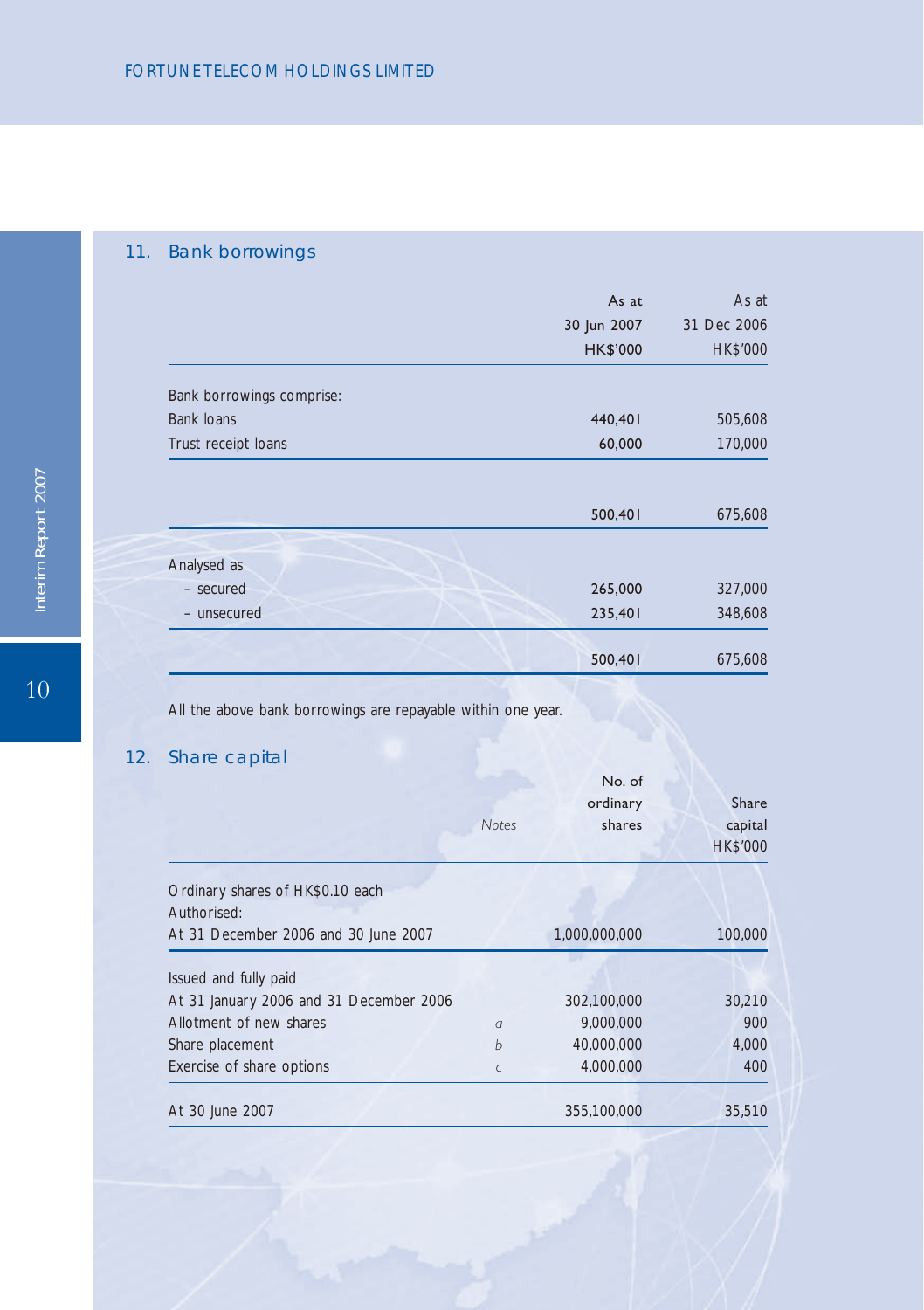#### *Notes:*

- (a) On 18 May 2007, 9,000,000 ordinary shares of HK\$0.10 each were issued on the basis of HK\$0.90 per ordinary share as a consideration for acquisition of 50% stake of DW Mobile Technology Limited.
- (b) On 27 June 2007, 40,000,000 ordinary shares of HK\$0.10 each were issued at a price of HK\$1.35 per ordinary share for a total cash consideration of HK\$54,000,000 by way of share placing.
- (c) Movement of share options granted to qualied persons under the share option schemes of the Company during the period are as follows:–

|                        | Exercise price<br>per share<br>HK\$ | Number of<br>share options |
|------------------------|-------------------------------------|----------------------------|
| At 31 January 2006 and |                                     |                            |
| 31 December 2006       |                                     |                            |
| Granted                | 1.29                                | 28,262,000                 |
| Exercised              | 1.29                                | (4,000,000)                |
| Lapsed/cancelled       |                                     |                            |
| At 30 June 2007        | 1.29                                | 24,262,000                 |

The fair value of the options granted is estimated at the date of grant using the Binomial Model, taking into account the terms and conditions upon which the options were granted.

The fair value of options granted during the six months ended 30 June 2007 was estimated on the date of grant using the following option properties:

| Date of Grant                      | 7 May 2007                |
|------------------------------------|---------------------------|
| Maturity Date                      | 6 May 2012                |
| Risk Free Rate as at Date of Grant | 3.955%                    |
| Stock Price as at Date of Grant    | <b>HK\$1.23</b>           |
| Subscription Price                 | HK\$1.29                  |
| Volatility                         | $65.13%$ #                |
| Dividend                           | HK\$0.031071 <sup>D</sup> |
| Number of Share Options            | 28,262,000                |
|                                    |                           |

*\* Risk free rate represents the yields to maturity of respective Hong Kong Exchange Fund Note as at the valuation date.*

- *# Volatility is the 5-year weekly annualized volatility of the underlying stock.*
- *D Future dividend payments assume to be HK\$0.031071 per year.*

The Group recognized a total equity-settled share based payment expense of approximately HK\$17,262,000 during the six months ended 30 June 2007 (2006: Nil).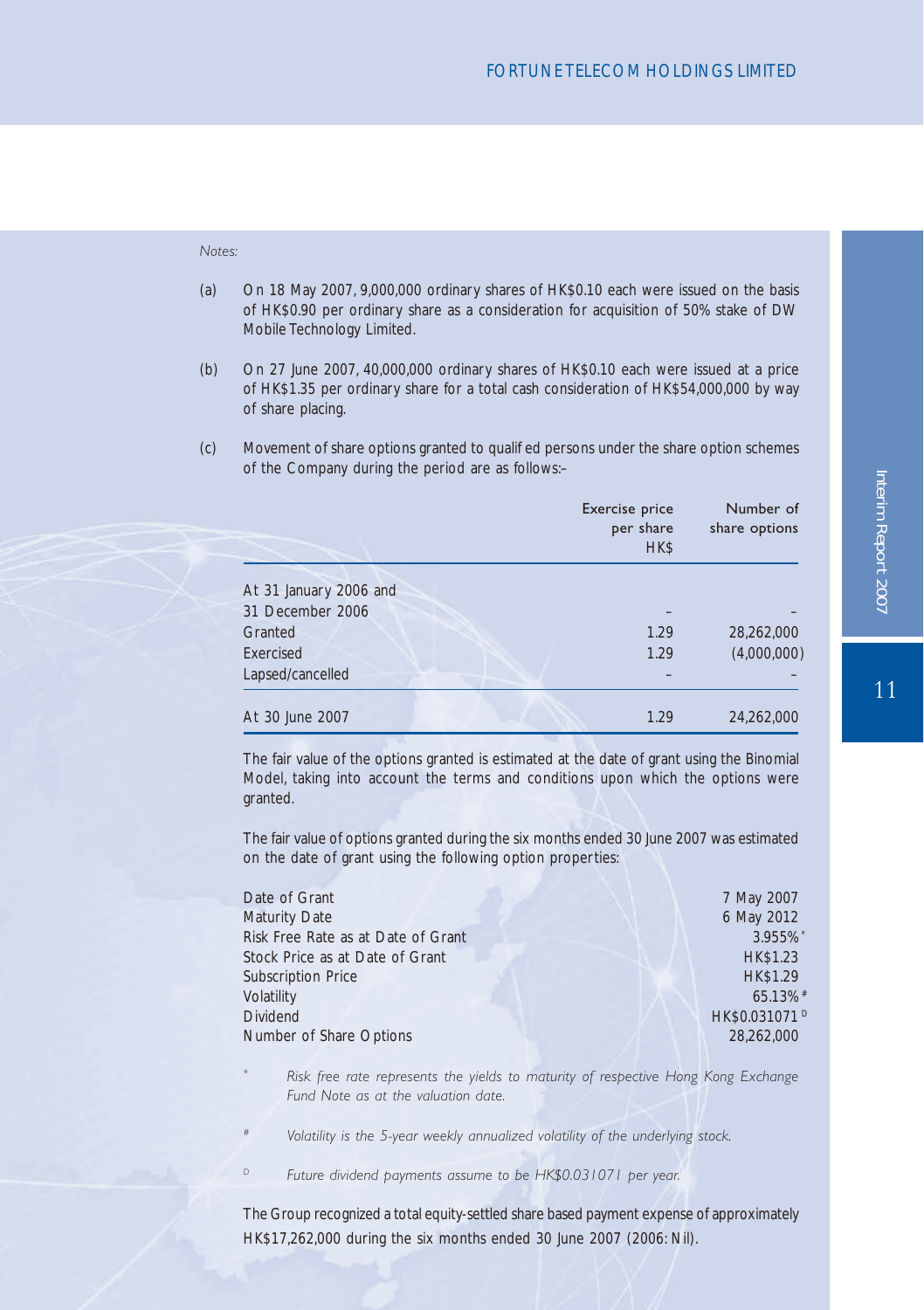#### 13. Subsequent events

- a. In June 2007, the Company entered into an agreement with TeleChoice International Limited ("TeleChoice"), an indirect subsidiary of Singapore Technologies Telemedia Pte Ltd, which is a wholly-owned subsidiary of Temasek Holdings (Private) Limited, to establish a joint venture to engage in the logistics and ful Ilment business for Nokia-branded mobile handsets and accessories in the PRC. The agreement was completed on 4 September 2007 whereas TeleChoice injected HK\$50 million for 40% stake of the joint venture. At the same time, the Company paid HK\$1 million in cash and would pay the balance of HK\$24 million by instalments in cash and/or via transfer of stocks and assets into the joint venture for 60% equity.
- b. On 24 July 2007, the Group entered into an agreement (amended by a supplemental agreement on 27 July 2007) to acquire from Messrs Lau Siu Ying (the Chairman & CEO of the Company), Lau Hung Bing and Lau Kin Ying (both are brothers of Mr. Lau Siu Ying) approximately 40.8% equity interest in a mining company in the PRC (the "PRC Mining Company"). At the date of entering into the acquisition agreement, the PRC Mining Company had the right to conduct mining activities in a mining site which is located in Huangshi, southeastern Hubei. The PRC Mining Company has a general mining area of approximately 0.62 square kilometers and the mineral resources of the mining site include Celestite, Zinc and Lead.
- c. On 22 August 2007, Synergy Technologies (Asia) Limited ("Synergy Technologies"), an indirect wholly-owned subsidiary of the Company, has issued a Writ of Summons with general endorsement to claim for damages exceeding HK\$1 million against a Taiwanese company called Gigabyte Communications Inc. for breaches of distribution agreement and after-sale service agreement. Synergy Technologies is in the course of serving the said Summons on the defendant, which is established in Taiwan, out of jurisdiction of Hong Kong.
- d. In August 2007, the Group acquired 25% stake of Intelligence Tech Limited, a company providing software and hardware design, as well as total integrated solutions for mobile terminal technology, particularly focusing in the development of unique feature phone, smartphone and PDA phone targeting the PRC market in consideration of HK\$100,000 in cash and the Company's issuance and allotment of 6,000,000 shares of HK\$0.10 each in the Company.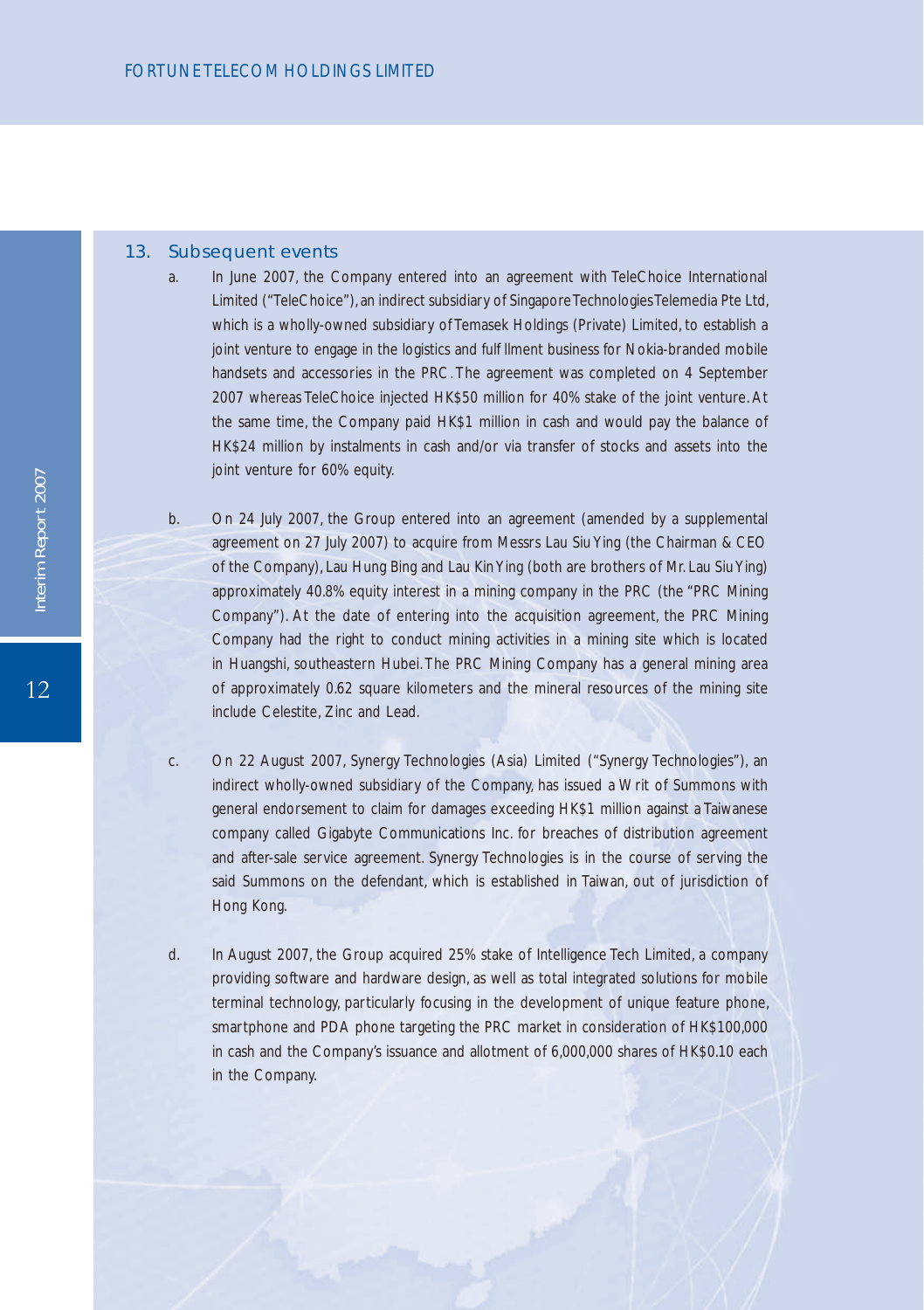### INTERIM DIVIDEND

The Board does not recommend the payment of an interim dividend for the six months ended 30 June 2007 (2006: nil).

## REVIEW AND OUTLOOK

### Financial Review

#### *Performance*

Even though the total number of handsets sold reached approximately 1.4 million sets and the consolidated turnover rose to approximately HK\$1,587 million for the rst six months ended 30 June 2007, representing an increase of 8% and 30% respectively as compared with those for the previous corresponding period, the gross margin has dropped signi cantly from 4.2% to -0.2%.

For Nokia mobile phones, the Group was transforming from national distribution to national ful Ilment distribution. Under the new arrangement, the group provides ful Ilment distribution to full range of Nokia models to all Nokia Stores in China. During the transition period, the Group suffered from tough price competition among the mobile phone models, namely N3220 and N7610, distributed through our national distribution mode as these models were running towards their product life ends.

For Samsung mobile phone national distribution, due to the repeated delay in the launch of 2 new Samsung models from 2nd quarter to 3rd quarter of the year, the Group did not deliver any new model resulting in losses of operating cost during the period. There was also unexpected quality problem in one of the Group's important Samsung model, namely D848, during the period. As a result, the group has suffered rst time operation loss during the period.

More losses also came from stock clearance of some slow moving models like, N9300, E50, 788e and i858.

The distribution costs, however, increased by HK\$26.2 million or 168% to HK\$41.8 million for the six months ended 30 June 2007 mainly because of the increase in marketing expenses for promoting Samsung mobile phones and facilitating stock clearance of Nokia mobile phones. Due to a one-off equity-settled share based payment expense of HK\$17.3 million, the Company also recorded an increase in administrative expenses from HK\$7.8 million last period to HK\$31.7 million this period.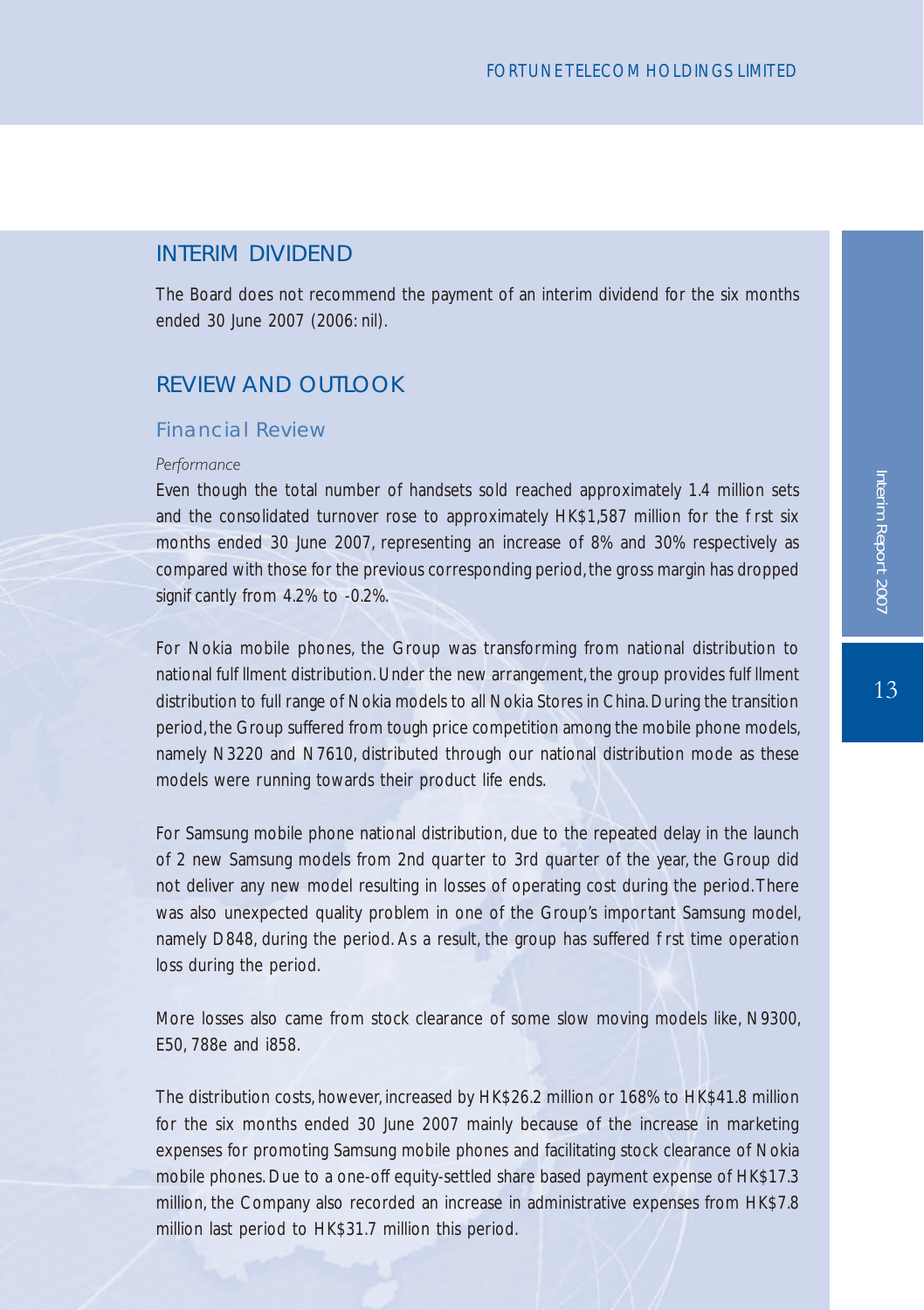The nance costs increased from HK\$11.0 million last period to HK\$14.0 million this period mainly due to the increase in interest rates in the PRC. As a result, the Group reported a net loss of HK\$84.8 million in the period under review.

### *Treasury Policies, Liquidity and Charge on Assets*

As at 30 June 2007, the Group's aggregate bank borrowings amounted to approximately HK\$500 million, of which approximately HK\$264 million was revolving working capital loans denominated in Renminbi arranged in place to provide exibility to the Group in response to the changing monthly trading volume. The decrease in bank borrowing from HK\$676 million as at 31 December 2006 to HK\$500 million was mainly attributable to the stock clearance which released part of the working capital tied up in the inventory. As at 21 September 2007, the Groups further cut down the total bank borrowing to approximately HK\$240 million while the unsecured portion was below HK\$100 million.

The gearing ratio of the Group, calculated as non-current liabilities to equity attributable to equity holders of the Company, was zero as the Group did not have any long-term liability as at 30 June 2007. The total bank deposits and cash balances amounted to approximately HK\$324 million, of which HK\$164 million was pledged to banks as securities for Renminbi and Hong Kong dollars short-term revolving trade facilities. The interest rates for the loans are xed on monthly, bi-monthly, quarterly or semi-annual basis.

During the period, there was no material change in the Group's funding and treasury policy. As over 90% of the Group's sales and purchases are denominated in Renminbi, the risk of currency exposure is considered minimal. The Group has not undertaken any hancial instruments for currency or interest rate hedging purposes.

#### *Working Capital*

The amount of inventory as at 30 June 2007 of HK\$232 million represented approximately 26 days of stock turnover as compared to 75 days stock turnover based on the inventory level of HK\$601 million as at 31 December 2006. The decrease in inventory as well as stock turnover period was mainly attributable to stock clearance undertaken by the Group during the period.

The amount of trade receivable as at 30 June 2007 of HK\$127 million represented approximately 14 days of debtor's turnover as compared to 20 days as at 31 December 2006. The decrease in debtor's turnover period was mainly due to the tightened credit policy imposed during the period.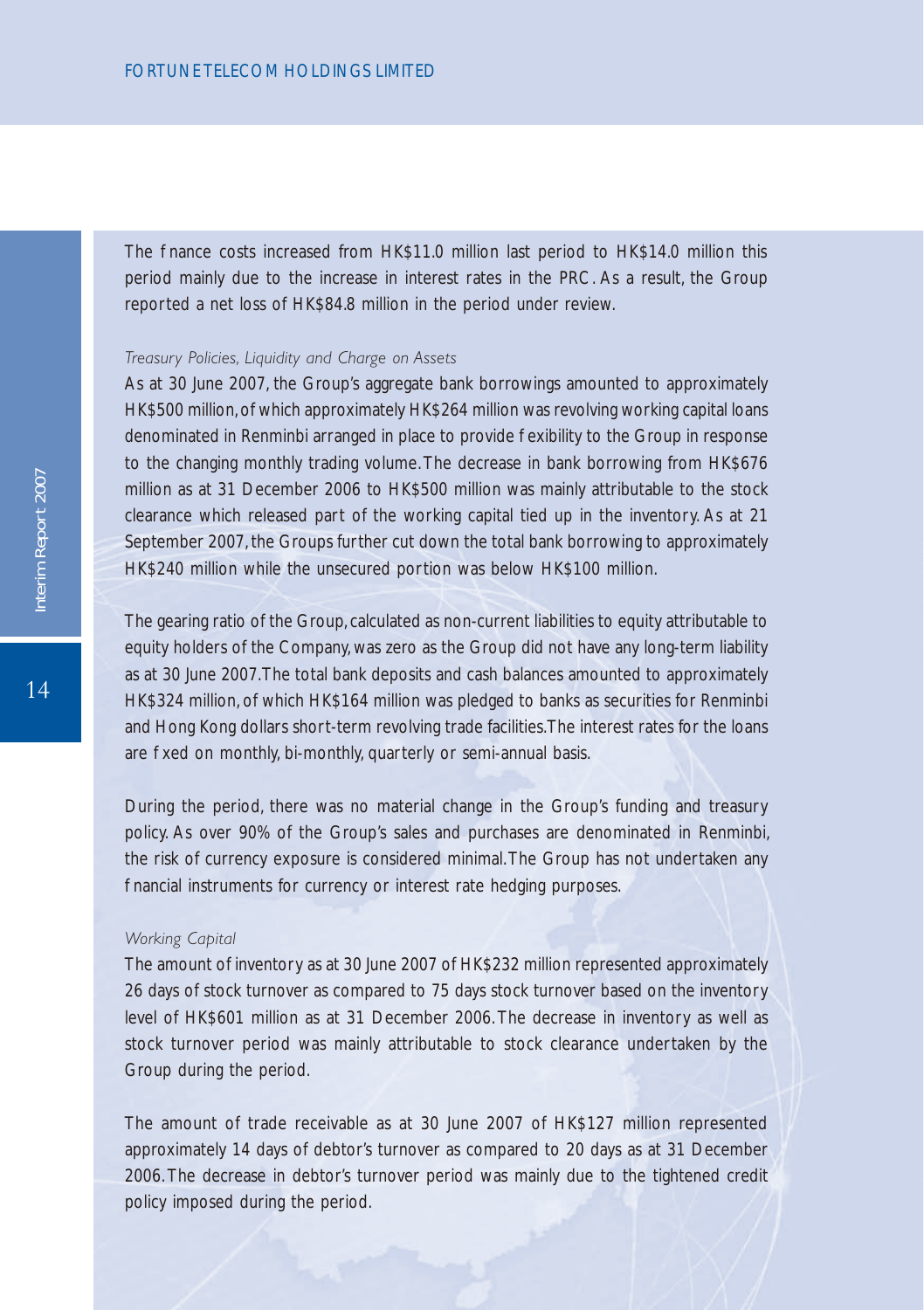### *Employees*

The Group had a total number of 1,195 employees as at 30 June 2007, which included 1,126 marketing representatives and non-contracted promoters in various cities in mainland China. The decrease in the number of marketing representatives and promoters during the period was resulted from the Group's transformation from Nokia national distributorship to Nokia ful Ilment distributorship towards the end of 2nd quarter. During the period, the Group issued share options to the employees as an incentive under the share option scheme adopted on 14 January 2004.

#### *Contingent Liabilities*

As at 30 June 2007, the Group had no signil cant contingent liabilities.

## OPERATION REVIEW

### Market Overview

According to the statistics released by the Ministry of Information Industry ("MII"), the PRC, unlicensed mobile phones took up over 30% total market share in the year of 2006, and up to 25% in the rst half year of 2007.

In the year of 2007, there are 2 major development characteristics in the mobile phone market in the PRC. (1) Brands: The market is dominated by just several major international brands. Nokia has already taken up about 40% market share of attention alone, while those local brand manufacturers, as a whole, can even not able to take up more than 11% market share of attention. (2) Models: The market is dominated by music-functioning mobile phones, which take up about 50% market share of attention, but the trend is moving towards higher-valued models like PDA phones and high-resolution camera phones.

While the market size in China kept growing to more than 500 million subscribers, most mobile phone manufacturers continue to expand their production capacity, resulting in supply over demand. As the handset market in China is reaching a mature stage especially in big cities, most manufacturers are trying to cut distribution layers by directly supplying to provincial distributors and leading retailers. Whereas major retailers prefer direct dealing with manufacturers. Leading vendors has evolved with multi-channel distribution model, namely national distribution, provincial distribution, direct to retail, direct to operator. The manufacturers will supply same models with similar pricing structure to different channel at the same time. It is always a challenge to maintain a stable pricing and control transhipment.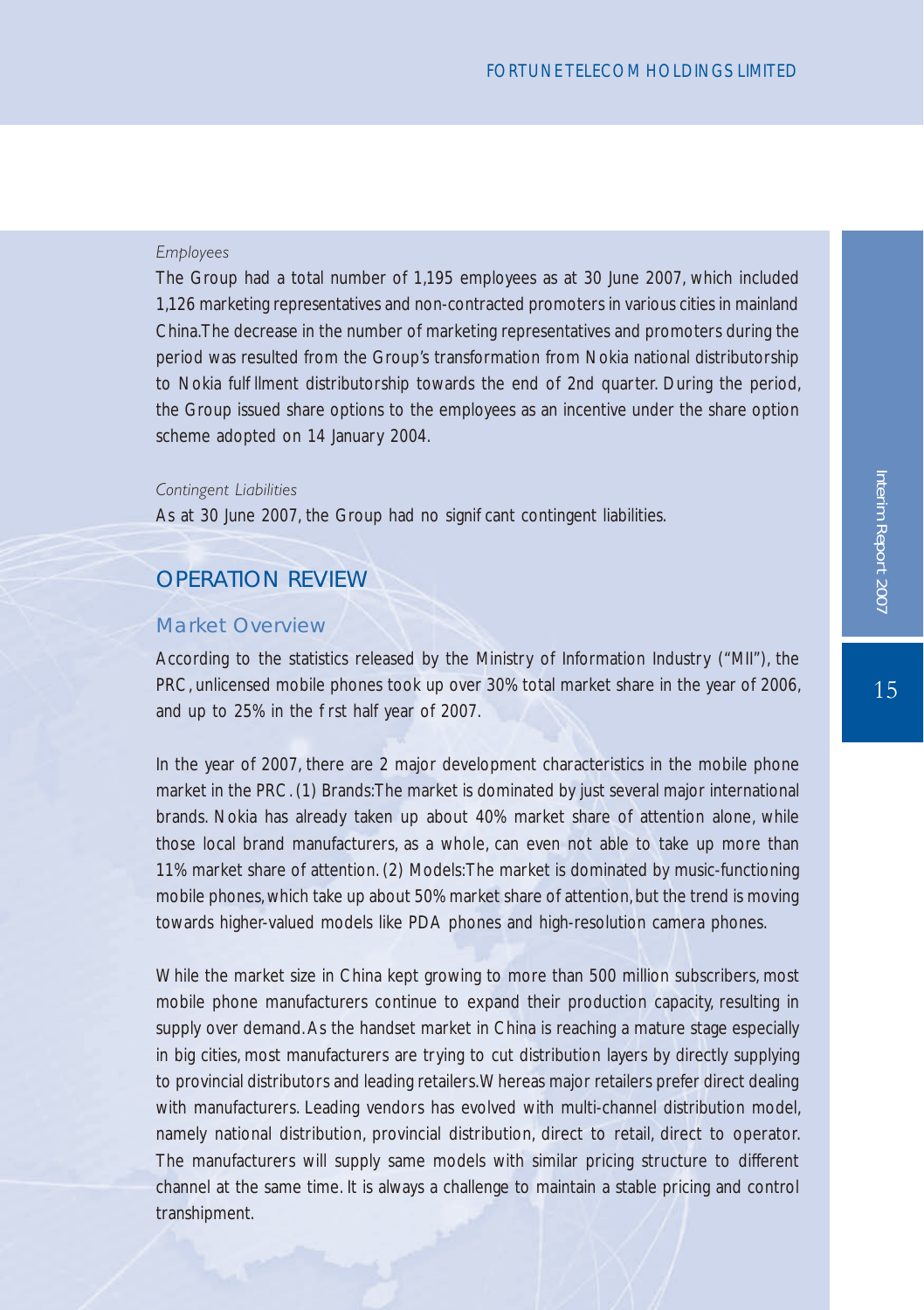On the other hand, there are enormous business opportunities in the handset supply chain services due to following reasons: i.) leading vendors have established sizable own sales and marketing forces to cover different markets. ii.) thousands of retail and wholesales key account need an ef cient operation to ful II transactions. iii.) increasing operator handset subsidize activities creating opportunity for bridging the supply chain between vendors and widespread operator outlets. The integrated ful Ilment distributors will provide all necessary services, which include but not limited to transaction handling, credit nancing, delivery, rebate execution, stock buffering and B2B system integration, etc. In return, ful Ilment distributors receive a contractual margin, as well as various rebates as their service income. This business model is more transparent, allowing buyer, supplier and ful Ilment distributors to share common information. For example, buyers use our inhouse developed B2B POS system for ordering, delivery tracking, shop information upload, rebate checking and credit application. Vendors can also access the same system to do the required information retrieval, rebate approval, etc.

#### Business Review

Mobile phone distribution was still the Group's core business during the period, which accounted for more than 90% of the Group's turnover. During the period, Nokia national distributorship accounted for approximately 45% of the Group's turnover while Nokia ful Ilment distributorship constituted approximately 29% of the Group's turnover, with the latter growing at an increasing rate. Samsung national distributorship accounted for approximately 22% of the total Group's turnover in the six months ended 30 June 2007. Upon the completion of the transformation from national distributorship to ful Ilment distributorship, it is expected that the latter will increase its contribution towards the total Group's sales, which would also bring the bene t of having more stable operation margins.

In view of the quality problem in one of the Samsung mobile phone models which caused the Group to incur losses in its operations, the Group is exploiting the possibility of obtaining compensation and/or damages from the manufacturer by amicable negotiation.

#### Prospect and Outlook

In February 2007, the Group contracted to acquire 51% stake in 珠海市雷鳴達通訊 設備有限公司, a company which is principally and actively involved in the business of distribution and retails of mobile phones, telecom equipments, electronic products, of ce equipments and their repair services in Zhuhai area, in consideration of the issuance and allotment of 8,000,000 ordinary shares of HK\$0.10 each in the Company.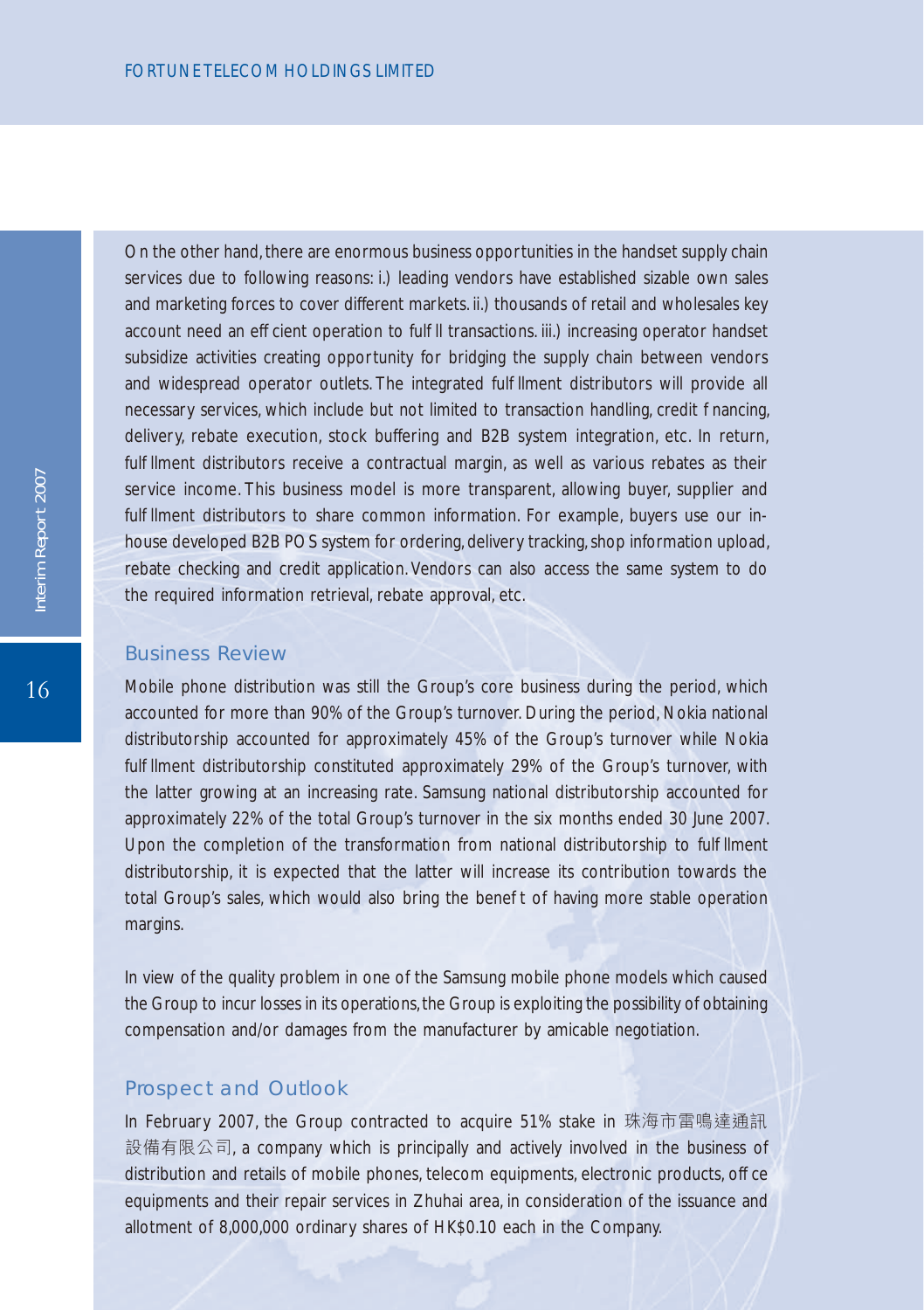In April 2007, the Group purchased 50% shareholding in DW Mobile Technology Limited which is principally and actively involved in the business of outlook and content design, marketing and distribution of licensed, characterized and premium mobile phones in consideration of the issuance and allotment of 9,000,000 ordinary shares of HK\$0.10 each in the Company.

In June 2007, the Company entered into an agreement with TeleChoice International Limited ("TeleChoice"), an indirect subsidiary of Singapore Technologies Telemedia Pte Ltd, which is a wholly-owned subsidiary of Temasek Holdings (Private) Limited, to establish a joint venture to engage in the logistics and ful Ilment business for Nokia-branded mobile handsets and accessories in the PRC. The agreement was completed on 4 September 2007 whereas TeleChoice injected HK\$50 million for 40% stake of the joint venture. At the same time, the Company paid HK\$1 million in cash and would pay the balance of HK\$24 million by instalments in cash and/or via transfer of stocks and assets into the joint venture for 60% equity.

On 24 July 2007, the Group entered into an agreement (amended by a supplemental agreement on 27 July 2007) to acquire from Messrs Lau Siu Ying (the Chairman & CEO of the Company), Lau Hung Bing and Lau Kin Ying (both are brothers of Mr. Lau Siu Ying) (collectively the "Vendors") approximately 40.8% equity interest in a mining company in the PRC (the "PRC Mining Company"). At the date of entering into the acquisition agreement, the PRC Mining Company had the right to conduct mining activities in a mining site which is located in Huangshi, southeastern Hubei. The mining site has a general mining area of approximately 0.62 square kilometers and the mineral resources of the mining site include Celestite, Zinc and Lead. The total consideration of HK\$408 million makes up of cash of HK\$40 million and 168 million ordinary shares of HK\$0.10 each in the Company.

In August 2007, the Group acquired 25% stake of Intelligence Tech Limited, a company providing software and hardware design, as well as total integrated solutions for mobile terminal technology, particularly focusing in the development of unique feature phone, smartphone and PDA phone targeting the PRC market in consideration of HK\$100,000 in cash and the Company's issuance and allotment of 6,000,000 shares of HK\$0.10 each in the Company.

To correctly reject the new core business direction of the Group, on 4 September 2007, the Group announced its intention to change its name to "China Fortune Holdings Limited". The Group has also successfully secured a new domain name "www.chinafortune.com" which will be of cially launched upon the approval of the new company name by the shareholders of the Company.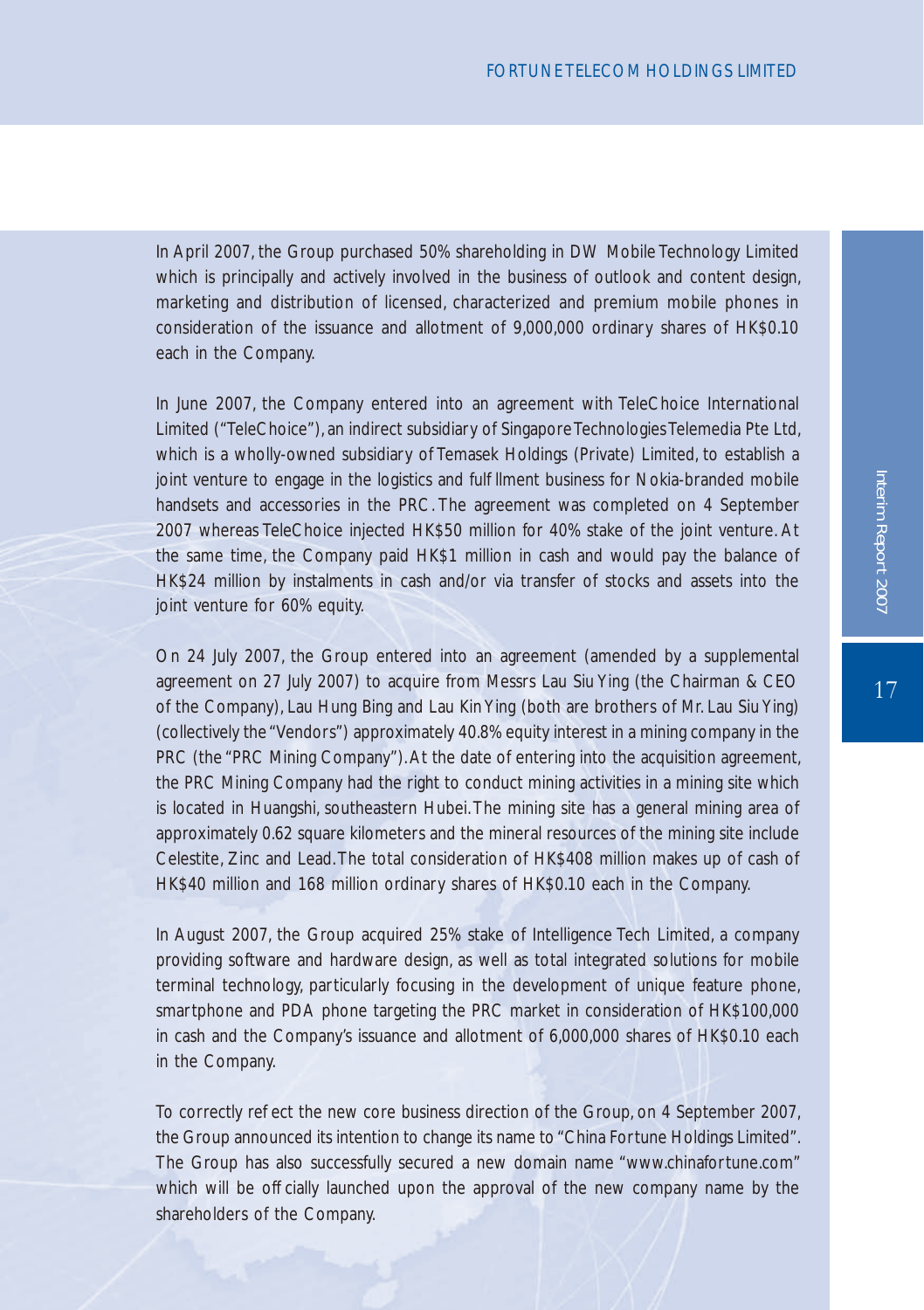Other than the business investments as described above, the Group also intends to enhance the Company's value to the shareholders by further exploring the viability of diversifying its business into other areas, such as property development in the PRC. The Group is in the process of carrying out review and feasibility study on its core competence and resources deployment with the aim of successfully achieving the said objectives. In view of the prospects of the Group's mobile phone national distributorship, the Group is also considering the aptness of disposing of this operation.

## DIRECTORS' AND CHIEF EXECUTIVE'S INTERESTS IN SHARES

As at 30 June 2007, the interests and short positions of the Directors and Chief Executive in the Shares, underlying Shares or debentures of the Company and its associated corporations (within the meaning of Part XV of the Securities and Futures Ordinance (the "SFO")) which are required (a) to be notified to the Company and The Stock Exchange of Hong Kong Limited (the "Stock Exchange") pursuant to Divisions 7 and 8 of Part XV of the SFO (including interests or short positions which they are taken or deemed to have under such provisions of the SFO); or (b) pursuant to section 352 of the SFO, to be entered in the register referred to therein; or (c) pursuant to the Model Code for Securities Transactions by Directors of Listed Companies to be noti ed to the Company and the Stock Exchange were as follows:

|                  |                      |             | Percentage of  |  |
|------------------|----------------------|-------------|----------------|--|
|                  |                      | Number of   | the issued     |  |
|                  |                      | ordinary    | share capital  |  |
| Name of Director | Nature of capital    | shares held | of the Company |  |
|                  |                      |             |                |  |
| Mr. Lau Siu Ying | Held by trust (Note) | 207,000,013 | 58.29%         |  |
|                  | Personal interest    | 280,000     | 0.08%          |  |
|                  |                      |             |                |  |
|                  |                      | 207,280,013 | 58.37%         |  |
|                  |                      |             |                |  |

#### Long position in Shares

*Remarks: Mr. Lau SiuYing and his spouse were granted options to subscribe 2,000,000 ordinary shares and 1,000,000 ordinary shares Respectively.*

*Note:*  These shares are held by Future 2000 Limited, a company incorporated in the British Virgin Islands which in turn is held by a trust. The bene ciaries of the discretionary trust include Mr. Lau Siu Ying, his spouse and his children.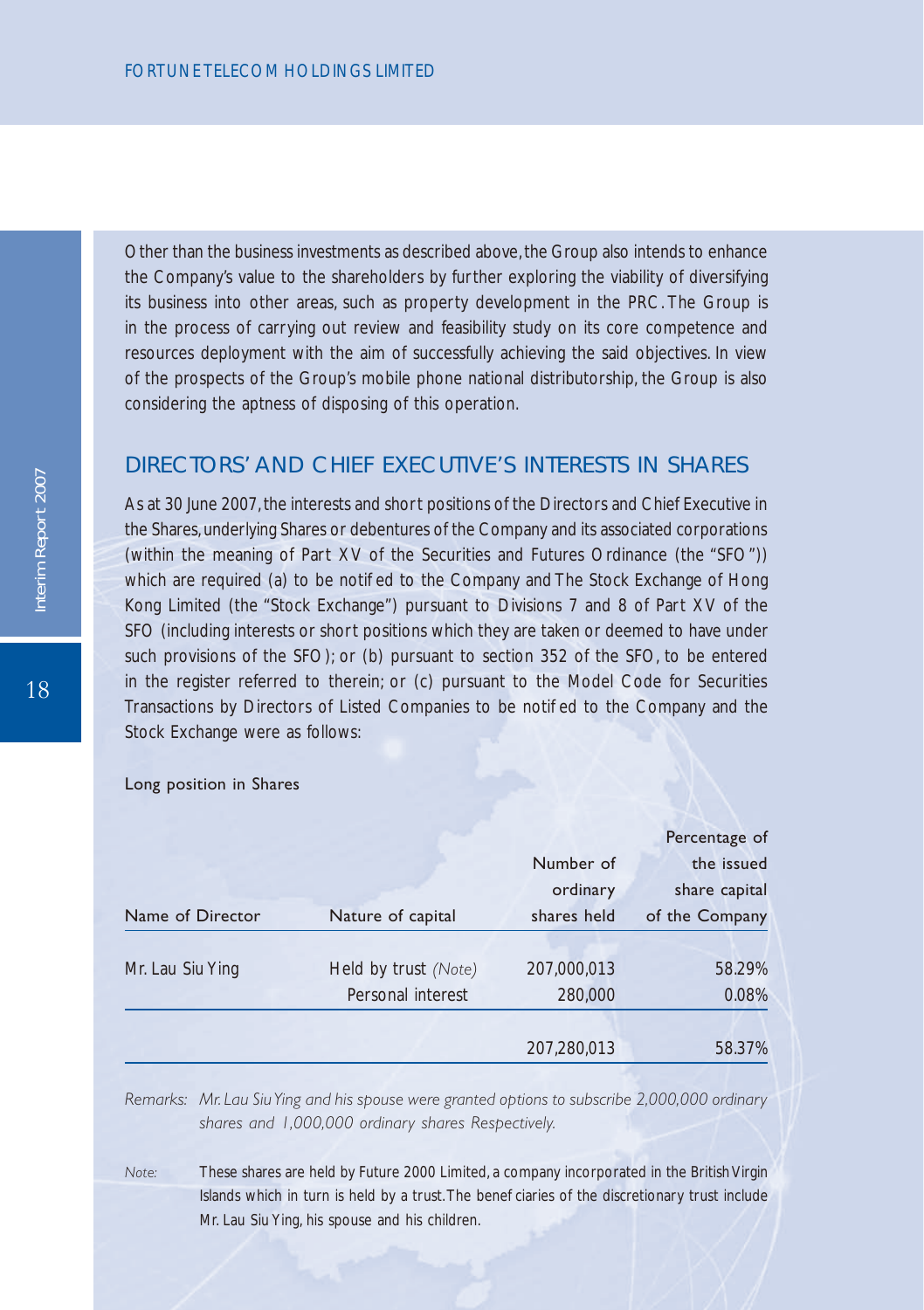Save as disclosed above and below, none of the directors, chief executives nor their respective associates had any interests or short positions in any shares, underlying shares or debentures of the Company or any of its associated corporations as de ned in the  $SFO$  as at 30 June 2007.

## SHARE OPTION

The Company adopted a share option scheme on 14 January 2004 (the "Option Scheme") whereby the directors of the Company are authorised, at their discretion, to invite any eligible employee, executive directors, non-executive directors and independent nonexecutive directors, any shareholder of any member of the Group, any supplier, agent, customer, distributor, business associate or partner, professional or other adviser of, or consultant or contractor to, any member of the Group, to take up options to subscribe for shares of the Company. During the period under review, 28,262,000 share options were granted. A summary of the movement of the share options granted under the Option Scheme is as follows:

|                       |            |                       | Exercise        | Granted    | Exercised                | Outstanding |
|-----------------------|------------|-----------------------|-----------------|------------|--------------------------|-------------|
|                       | Date of    | Exercisable           | price           | during     | during the               | at 30       |
| Grantee               | offer      | period                | per share       | the period | period                   | June 2007   |
|                       |            |                       |                 |            |                          |             |
| Directors:-           |            |                       |                 |            |                          |             |
| Lau Siu Ying          | 07.05.2007 | 07.05.2007-06.05.2012 | <b>HK\$1.29</b> | 2,000,000  |                          | 2,000,000   |
| Luo Xi Zhi            | 07.05.2007 | 07.05.2007-06.05.2012 | <b>HK\$1.29</b> | 100,000    | $\overline{\phantom{0}}$ | 100,000     |
| Fung Oi Ip, Alfonso   | 07.05.2007 | 07.05.2007-06.05.2012 | <b>HK\$1.29</b> | 150,000    |                          | 150,000     |
| Lo Wing Yat           | 07.05.2007 | 07.05.2007-06.05.2012 | <b>HK\$1.29</b> | 100,000    |                          | 100,000     |
| Chang Wing Seng,      | 07.05.2007 | 07.05.2007-06.05.2012 | <b>HK\$1.29</b> | 200,000    |                          | 200,000     |
| Victor                |            |                       |                 |            |                          |             |
| Wong Lit Chor, Alexis | 07.05.2007 | 07.05.2007-06.05.2012 | <b>HK\$1.29</b> | 100,000    |                          | 100,000     |
| Chen Yi Gang          | 07.05.2007 | 07.05.2007-06.05.2012 | <b>HK\$1.29</b> | 100,000    |                          | 100,000     |
|                       |            |                       |                 |            |                          |             |
| Xiao Lei. Theresa     | 07.05.2007 | 07.05.2007-06.05.2012 | <b>HK\$1.29</b> | 1,000,000  |                          | 1,000,000   |
| (Spouse of            |            |                       |                 |            |                          |             |
| Lau Siu Ying)         |            |                       |                 |            |                          |             |
|                       |            |                       |                 |            |                          |             |
| Other quali ed        | 07.05.2007 | 07.05.2007-06.05.2012 | <b>HK\$1.29</b> | 24,512,000 | 4,000,000                | 20,512,000  |
| persons in            |            |                       |                 |            |                          |             |
| aggregate             |            |                       |                 |            |                          |             |
|                       |            |                       |                 |            |                          |             |

28,262,000 4,000,000 24,262,000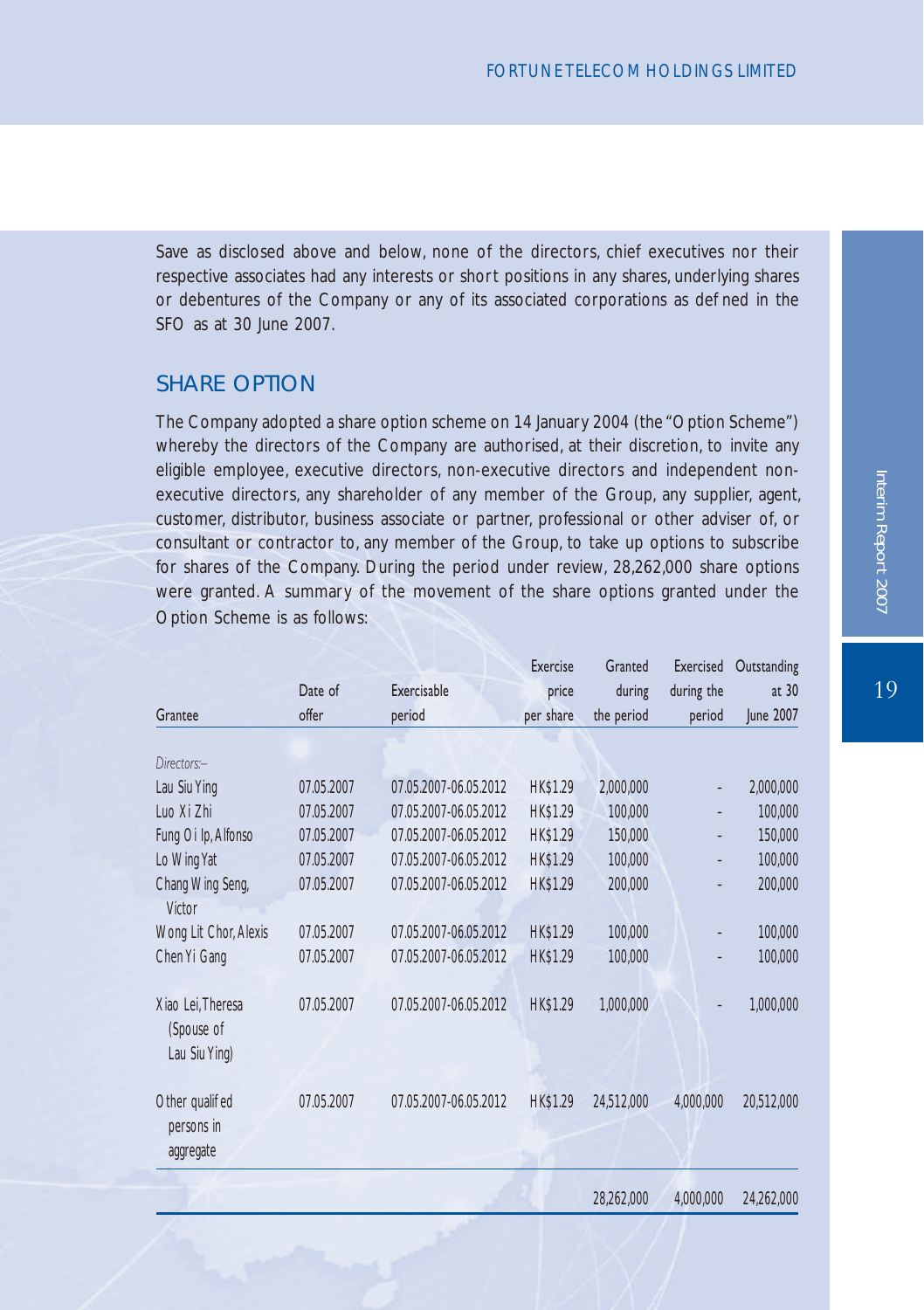#### *Notes:*

- 1. The closing price of the share immediately before the date of grant of the options was HK\$1.21.
- 2. In respect of the options which were exercised during the period between 7 May 2007 and 6 May 2012, the weighted average closing price of the share immediately before the date which the option were exercised was HK\$1.97.
- 3. During the period, no share options were cancelled under the Option Scheme.

## DIRECTORS' RIGHTS TO ACQUIRE SHARES OR DEBENTURES

Save as disclosed, at no time during the period was the Company or its holding company or any of its subsidiaries a party to any arrangements to enable the directors of the Company to acquire bene ts by means of the acquisition of shares in, or debentures of, the Company or any other body corporate. None of the directors, their spouses or children under the age of 18 had any rights to subscribe for the securities of the Company or had exercised any such rights during the period.

## DIRECTORS' INTERESTS IN CONTRACTS OF SIGNIFICANCE

Save as disclosed, no contracts of signicance to which the company or any of its subsidiaries was a party and in which a director of the Company had a material interest, whether directly or indirectly, subsist at the end of the period or at any time during the period.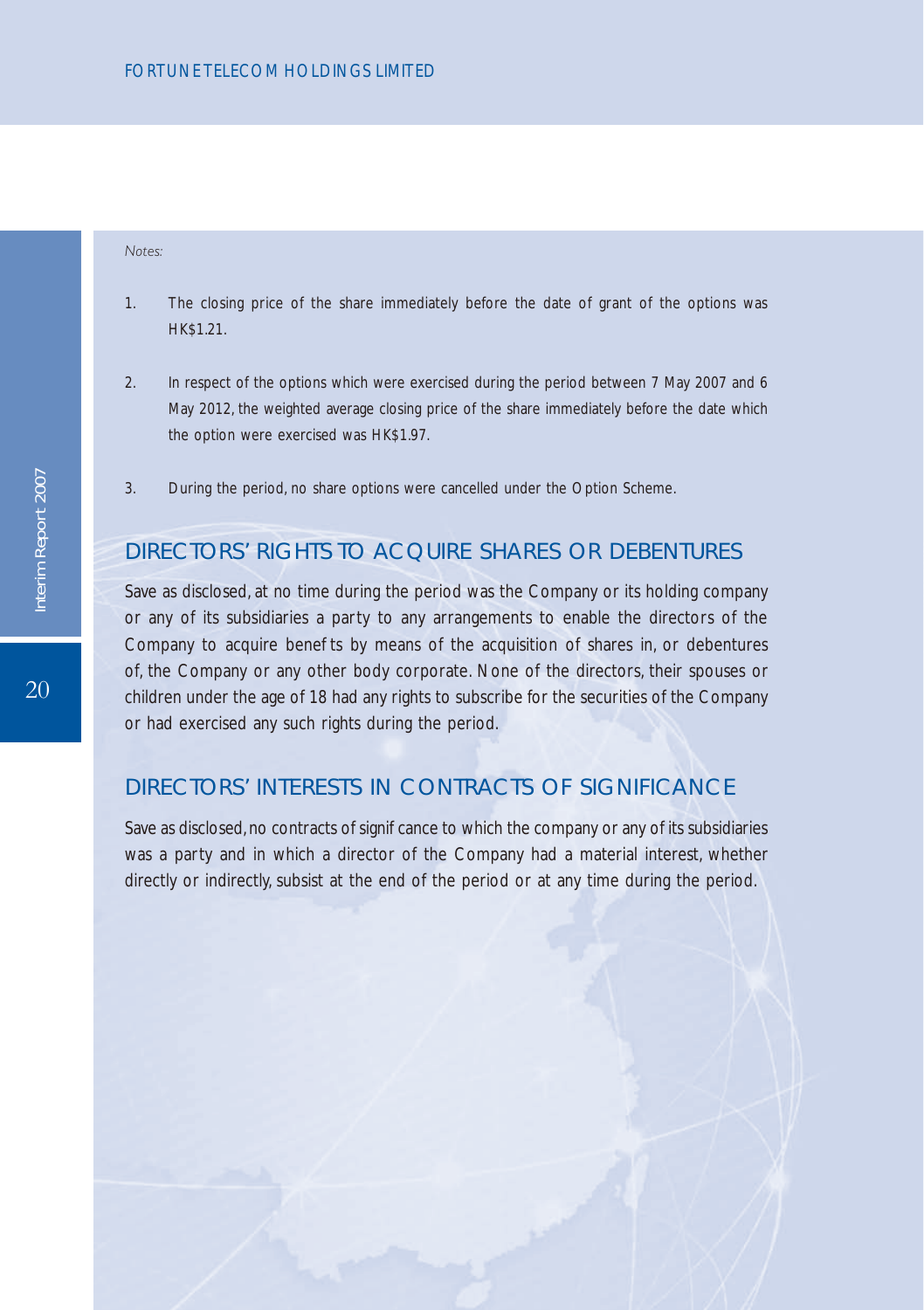## SUBSTANTIAL SHARFHOLDERS

As at 30 June 2007, the register of substantial shareholders maintained under Section 336 of the SFO shows that the Company had been noti ed of the following substantial shareholders' interests, being 5 per cent or more of the Company's issued share capital.

|                                         |                     |             | Approximate    |
|-----------------------------------------|---------------------|-------------|----------------|
|                                         |                     |             | % of total     |
| Name of                                 |                     | Number of   | issued shares  |
| substantial shareholders                | Nature of Interest  | shares held | of the Company |
| Future 2000 Limited<br>(Notes $1 & 2$ ) | discretionary trust | 207,000,013 | 58.29%         |
| Galaxy China<br>Opportunities Fund      | bene cial owner     | 40,000,000  | 11.26%         |

*Notes:*

- 1. Future 2000 Limited is wholly-owned by Mr. Lee Wai, Timothy as trustee of The Lau's Family Trust (being a discretionary trust) of which Mr. Lau Siu Ying, his spouse and their children are the current eligible bene ciaries but who do not have a xed interests in the assets of the Lau's Family Trust.
- 2. Under the SFO, Mr. Lee Wai, Timothy is deemed to have interests in such Shares which Future 2000 Limited has interests as he is entitled to exercise more than one-third of the voting power at general meetings of Future 2000 Limited.

## FUND RAISING ACTIVITY

On 27 June 2007, the Company has carried out a placement of 40,000,000 ordinary shares of HK\$0.10 each at a price of HK\$1.35 per share. The net proceeds generated from such placement amounted to approximately HK\$51.5 million and has been applied as general working capital of the Group.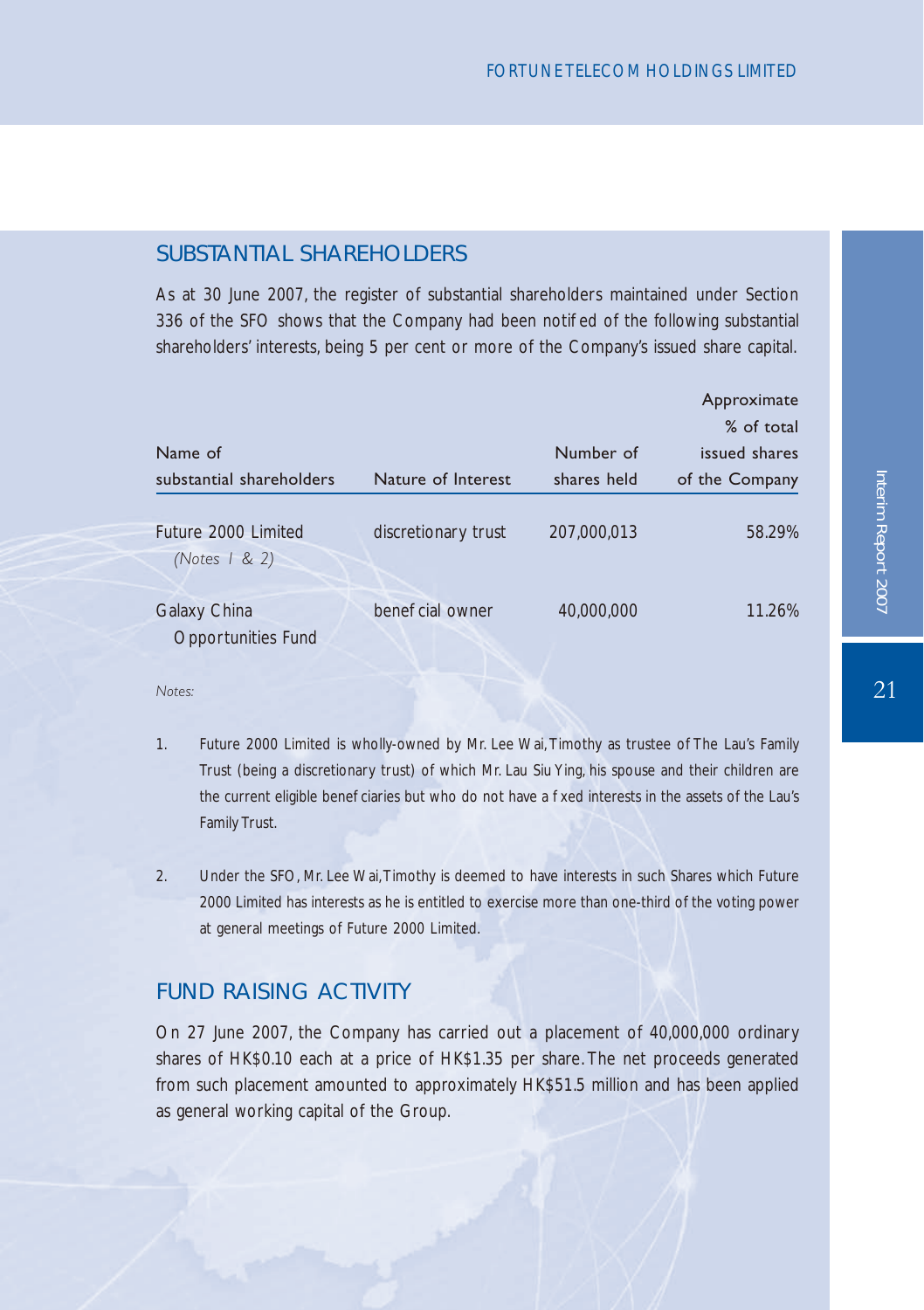During the period, the Company allotted and issued a total of 4,000,000 ordinary shares of HK\$0.10 each as a result of the exercise of share option. The net proceeds generated amounted to approximately HK\$5.2 million and has been applied as general working capital of the Group.

## PURCHASE, SALE OR REDEMPTION OF SHARES AND COMPANY'S LISTED SECURITIES

During the six months ended 30 June 2007, neither the Company nor any of its subsidiaries purchased, sold or redeemed any of the Company's listed securities.

# CORPORATE GOVERNANCE

## Compliance with the Code on Corporate Governance Practices

The Company is committed to maintaining high standards of corporate governance. Throughout the six months ended 30 June 2007, the Company has complied with the Code on Corporate Governance Practices (the "CG Code") as set out in Appendix 14 to the Rules Governing the Listing of Securities on The Stock Exchange of Hong Kong Limited (the "Listing Rules"), except that:

- 1. there is no separation of the role of chairman and chief executive of cer. Mr. Lau Siu Ying currently assumes the role of both the Chairman and the Chief Executive Of cer of the Company:
- 2. all Non-executive Directors of the Company are not appointed for a speci c term as they are subject to retirement by rotation in accordance with the Company's Bye-laws; and
- 3. Mr. Lau Siu Ying, the Chairman of the Board of the Company does not need to retire by rotation.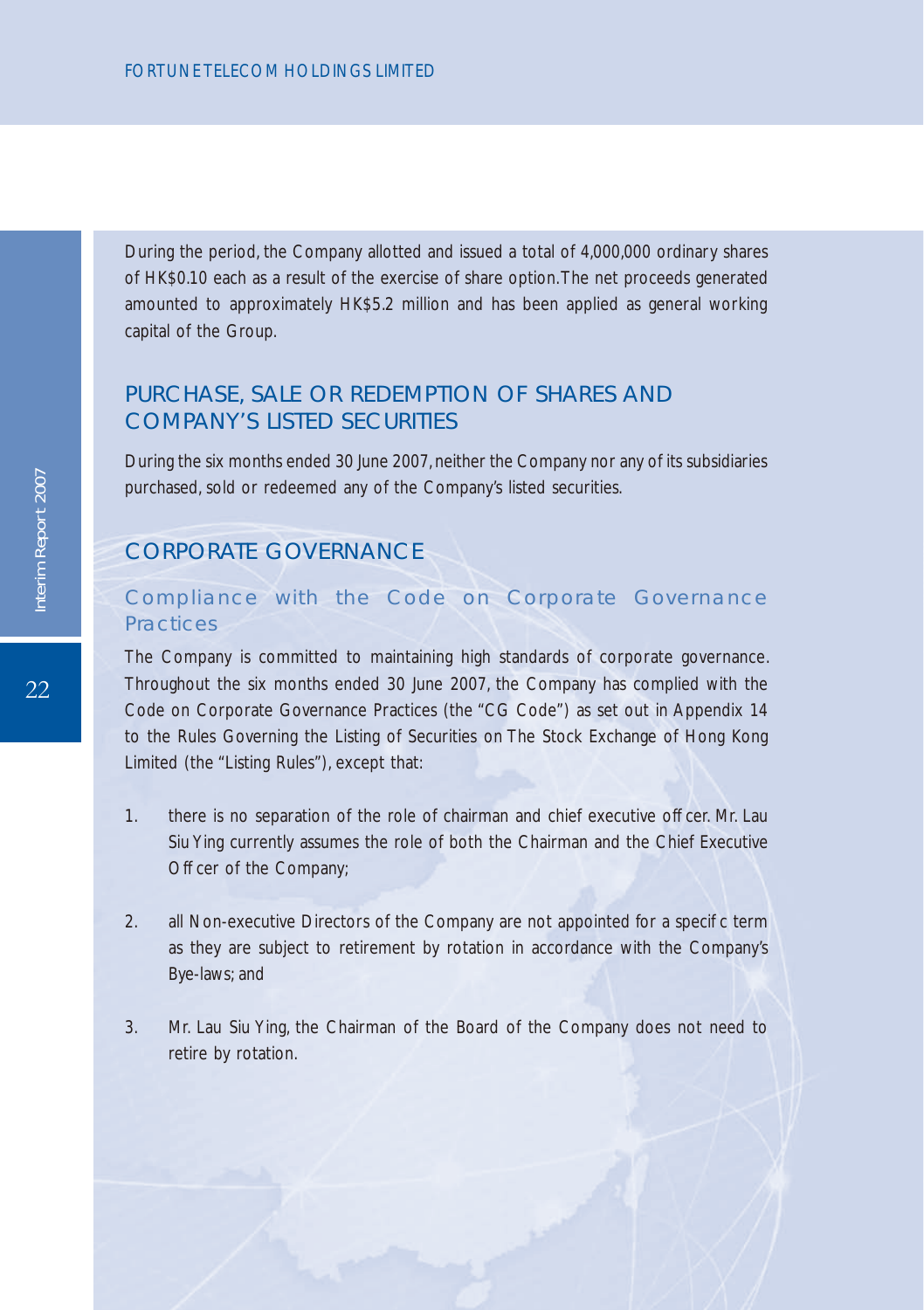Mr. Lau Siu Ying has been in charge of the overall management of the Company since 1992. Accordingly, although Mr. Lau Siu Ying does not need to retire by rotation and assumes the role of both the Chairman and the Chief Executive Of cer of the Company, the Company considers that such arrangement at this stage can promote the ef cient formulation and implementation of the Company's strategies which will enable the Group to further develop its businesses effectively. In addition, through the supervision of the Board and the independent non-executive directors, the interests of the shareholders are adequately and fairly represented.

The Company is considering the adoption of appropriate measures to ensure that the Company's corporate governance practices are no less stringent than those in the Code.

## Audit Committee

The written term of reference which describes the authority and duties of the Audit Committee was prepared and adopted with reference to "A Guide for the Formation of an Audit Committee" and "A Guide for Effective Audit Committee" published by the Hong Kong Institute of Certied Public Accountants, and was amended in accordance with the Appendix 14 of the Listing Rules. The Audit Committee comprises of 2 independent non-executive directors, Messrs. Chang Wing Seng, Victor and Wong Lit Chor, Alexis and 1 non-executive director, Mr. Fung Oi Ip, Alfonso. The Audit Committee has reviewed with management the accounting policies and practices adopted by the Group and discussed internal controls and nancial reporting matters, including the review of these unaudited interim hancial statements for the six months ended 30 June 2007.

### Remuneration Committee

The Remuneration Committee was established in accordance with the requirements of the CG Code. The Committee comprises of 2 independent non-executive directors, Messrs. Chang Wing Seng, Victor and Wong Lit Chor, Alexis and 1 non-executive director, Mr. Fung Oi Ip, Alfonso. The Committee was set up to consider and approve the remuneration packages of the senior employees of the Group, including the terms of salary and bonus schemes and other long-term incentive schemes. In determining the emolument payable to directors, it takes into consideration factors such as remuneration paid by comparable companies, time commitment and responsibilities of the directors, employment conditions elsewhere in the Group and the desirability of performance-based remuneration.